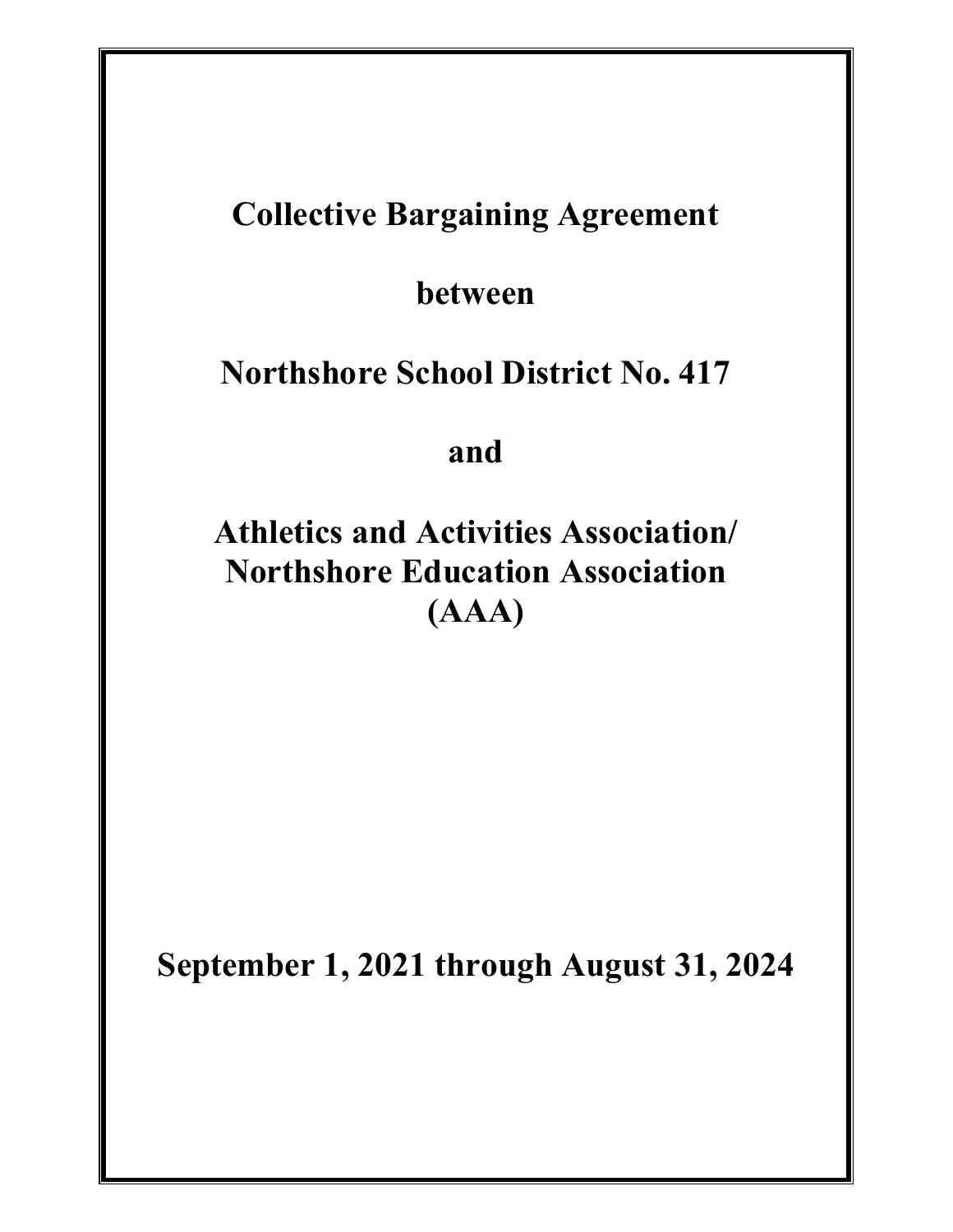#### Table of Contents

| Article 1         |                                                                   | Page 2  |
|-------------------|-------------------------------------------------------------------|---------|
| <b>Article 2</b>  |                                                                   | Page 2  |
| Article 3         |                                                                   | Page 2  |
| <b>Article 4</b>  |                                                                   | Page 5  |
| Article 5         |                                                                   | Page 6  |
| Article 6         |                                                                   | Page 7  |
|                   |                                                                   | Page 8  |
| <b>Article 7</b>  |                                                                   | Page 9  |
| <b>Article 8</b>  |                                                                   | Page 9  |
| Article 9         |                                                                   | Page 9  |
| Article 10        |                                                                   | Page 10 |
| Article 11        |                                                                   | Page 10 |
| <b>Article 12</b> |                                                                   | Page 10 |
| <b>Article 13</b> |                                                                   | Page 10 |
| <b>Article 14</b> |                                                                   | Page 12 |
| Article 15        |                                                                   | Page 12 |
| Article 16        |                                                                   | Page 14 |
| Article 17        |                                                                   | Page 15 |
| <b>Article 18</b> | Paid Family Medical Leave, Group Insurance & Retirement           | Page 15 |
| <b>Article 19</b> |                                                                   | Page 16 |
|                   |                                                                   | Page 17 |
|                   |                                                                   | Page 18 |
|                   |                                                                   | Page 21 |
|                   |                                                                   | Page 22 |
|                   |                                                                   | Page 27 |
|                   | Memorandum of Understanding on Middle School Culminating Athletic |         |
|                   |                                                                   | Page 28 |
|                   |                                                                   | Page 29 |
|                   |                                                                   | Page 30 |
|                   |                                                                   | Page 31 |
|                   |                                                                   | Page 32 |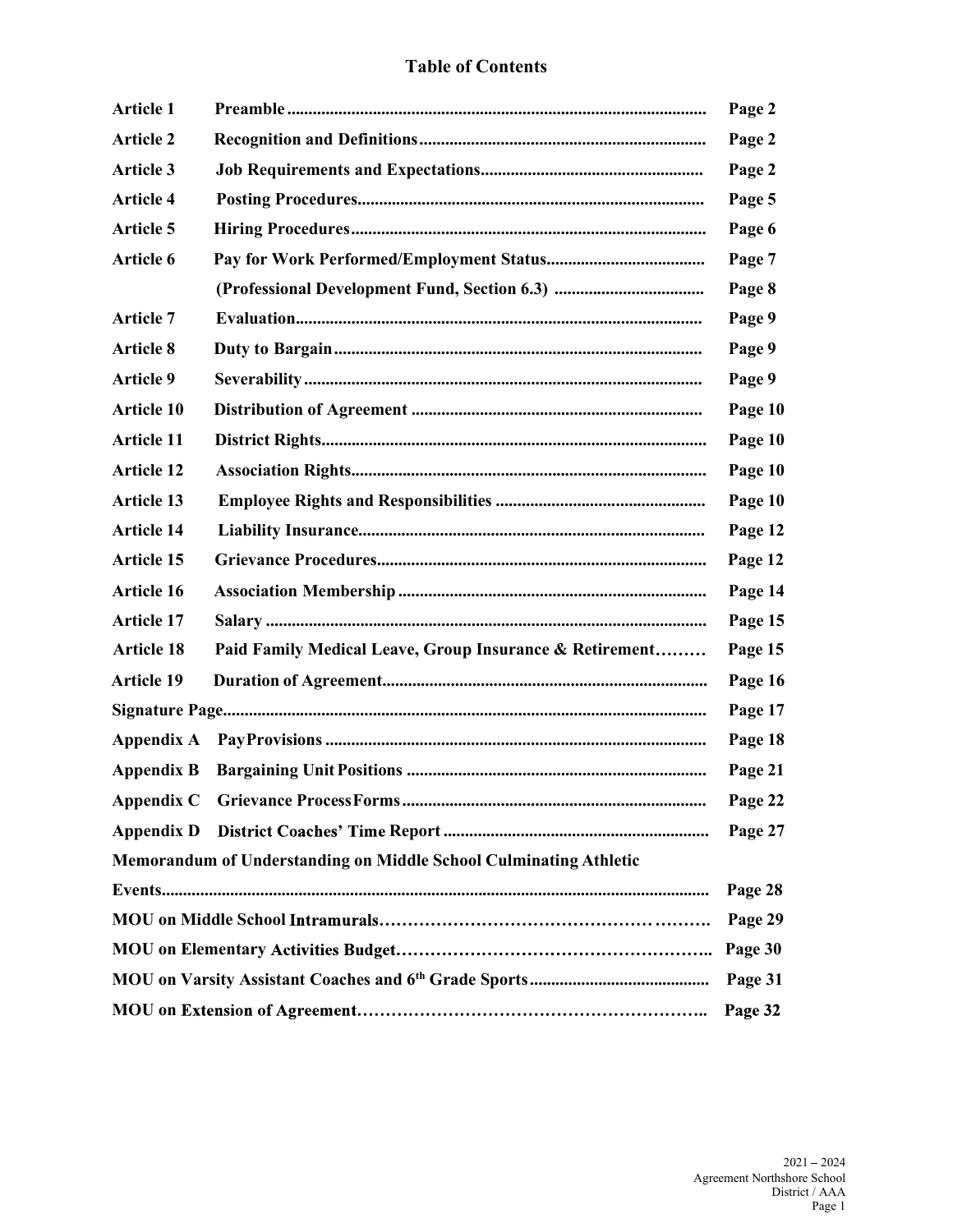#### Collective Bargaining Agreement between Northshore School District No. 417 and Athletics and Activities Association/Northshore Education Association

#### Effective Date: September 1, 2021 through August 31, 2024

#### Article 1.0 Preamble

- 1.1 This Collective Bargaining Agreement hereinafter referred to as the "Agreement," is made and entered into by and between Northshore School District No. 417, King and Snohomish Counties, Washington, hereinafter referred to as the "District," and Northshore Education Association/Athletics and Activities Association and its affiliates, Washington Education Association and National Education Association, hereinafter referred to as the "Association."
- 1.2 WHEREAS, the parties, pursuant to RCW 41.56, Public Employees' Collective Bargaining Act, have reached certain agreements on wages, hours, and terms and conditions of employment, which they desire to confirm in this document, in consideration of the following covenants, it is hereby agreed as follows:

#### Article 2.0 Recognition and Definitions

- 2.1 The District recognizes the Association as the exclusive bargaining representative of all employees holding positions listed in Appendix B. All terms and conditions of this Agreement apply to all employees unless specifically stated otherwise. As used in this Agreement, the following terms shall apply:
- 2.1.1 EMPLOYEE An individual who is a member of this bargaining unit as listed in Appendix B of this Agreement.
- 2.1.2 PAY PROVISIONS Pay provisions are determined jointly by the parties and found herein as Appendix A.
- 2.1.3 EXTRA CURRICULAR Coaching and activities which do not require a teaching certificate are listed in Appendix B and paid as agreed to in Appendix A.
- 2.1.4 DAYS Unless otherwise noted, "day," "days," refers to days in which school is in session and is exclusive of weekends, holidays and vacations or school breaks. During the period following the last school day in June and the first employee work day in September, the term "school day" shall mean week day.
- 2.1.5 WIAA Washington Interscholastic Activities Association The governing body for interscholastic athletics and activities in the State of Washington. Northshore is a voluntary member of WIAA.

#### Article 3.0 Job Requirements and Expectations

3.1 Coaching Positions: The coach organizes, improvises, plans, selects, determines, encourages, and directs in an open arena, and is constantly subject to observation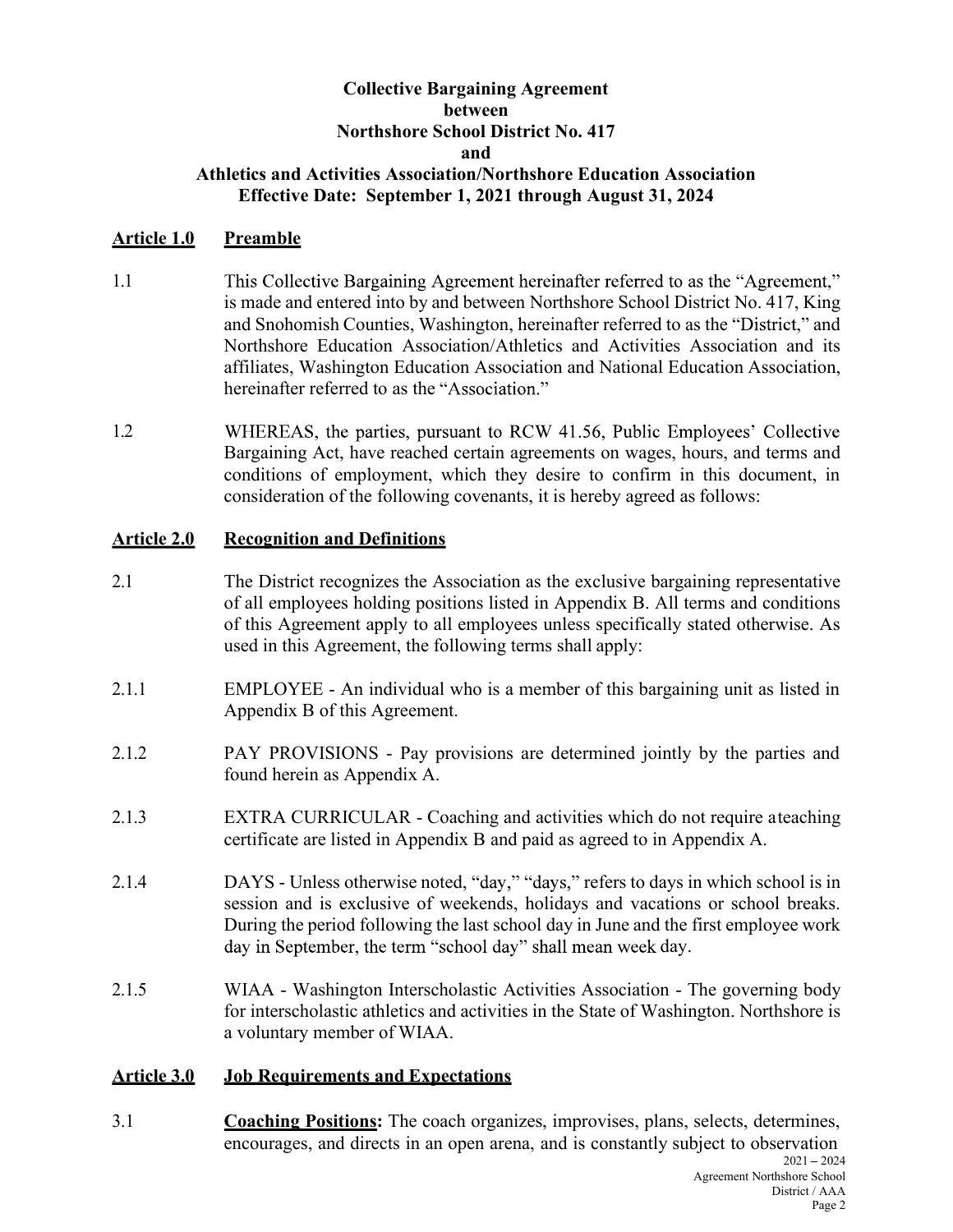and informal evaluation by the school and community. With these working conditions and pressures, it is incumbent on the coach to have appropriate example informal evaluation by the school and community. With these working<br>conditions and pressures, it is incumbent on the coach to have appropriate<br>qualifications. The selection process should be sophisticated enough to best possible candidate to fill a coaching position. To that end, a coach shall:

- Demonstrate professional involvement, including WIAA coaching standard requirements.
- Hold a valid First Aid/CPR card or is enrolled in and willing to complete a class to update and hold a valid First Aid/CPR card. Any exceptions to this job requirement must be approved by the Deputy Superintendent.
- 3.2 All Employees: Job requirements and expectations for employees holding positions as coaches or employees holding activity positions shall be:
	- Maintain a balance of social, academic, and physical development of students.  $\bullet$
	- Have the ability to teach the skills of the activity or sport.
	- Maintain professional relationships with students, parents, and colleagues.  $\bullet$
	- Possess appropriate experience for the position.  $\bullet$
	- Demonstrate emotional stability and self-control.  $\bullet$
	- Exhibit characteristics which make one a positive personal example for  $\bullet$ participants.
	- Understand the rules and regulations of the sport/activity.
	- Pursue knowledge that pertains to the position.  $\bullet$
	- $\bullet$ Select equipment and maintain an accurate inventory of supplies, as applicable.
	- Coordinate the program with other coaches/advisors and school staff.  $\bullet$
	- Arrange appropriate programs of recognition for participating students.  $\bullet$
	- Emphasize safety precautions and practices.  $\bullet$

# 3.3 Selection Process

- 3.3.1 All positions shall be filled consistent with the job requirements and expectations as listed Article 3, Section 3.2.
- 3.3.2 The preference for filling positions for activities/coaching (except for head high school coaching positions) is for qualified candidates who are:

a. In-building employees (those employed at the same worksite as the vacancy and are employed by the district in some other capacity than merely NSEA/AAA bargaining unit work);

b. out-of-building employees (those employed by the district in some capacity);

c. out-of-district individuals (those not employed in any capacity with the district).

- 3.3.3 For Head High School coaching positions, the following shall apply:
	- A committee will be utilized to hire high school head coaches when there are multiple applicants.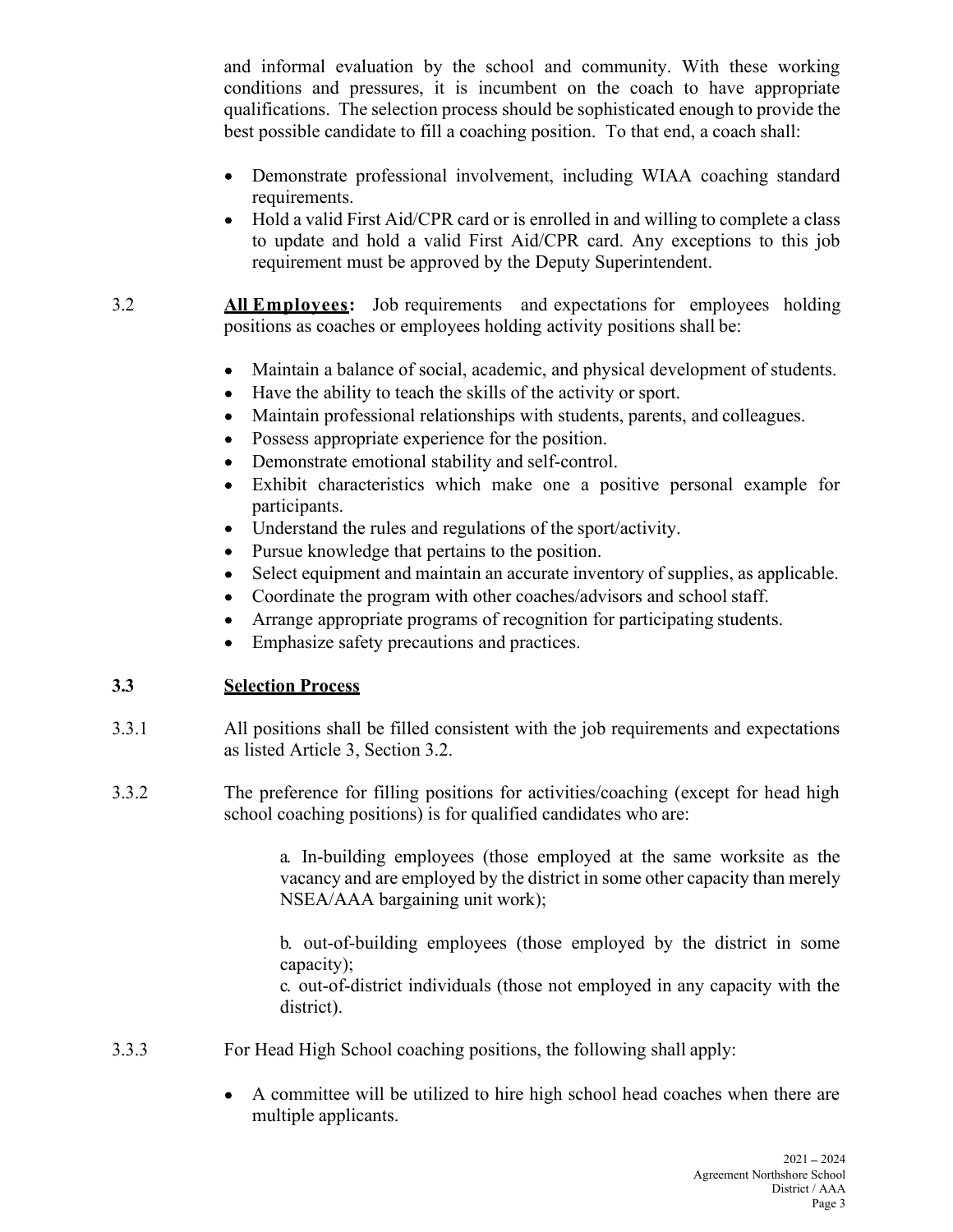- Committee members will be jointly appointed by the Principal or her/his  $\bullet$
- or<br>
Summary appointed by the Principal or her/his<br>
c Director.<br>
c Director.<br>
conting include a building administrator, the<br>
n-coaching/non-supervisory certificated staff<br>
member(s) and a representative for the Committee members will minimally include a building administrator, the  $\bullet$ school's athletic director, a non-coaching/non-supervisory certificated staff member, a coach, community member(s) and a representative for the Association selected from the committee by the Association unless it decides otherwise. The Deputy Superintendent may participate at her/his option.
- A finalist recommendation will be submitted for final determination to the  $\bullet$ Director of Human Resources, in consultation with the Building Principal.

#### 3.4 Professional Development:

#### CPR/First Aid Professional Development

The District shall offer, at a minimum, four (4) first aid/CPR classes and four (4) driver training classes at no charge to employees. These classes shall be scheduled annually, and the District shall provide a schedule of classes to the Association upon request. Schools that host first aid/CPR classes will make these classes available to other district personnel on a space available basis. If an employee's attendance at a District building's first aid/CPR class increases the building's cost of hosting the class, a District athletic budget will be charged for the increased cost of the class. School-specific orientations coordinated by the Athletic Director or designee on school-specific issues (i.e., operating scoreboards) will be made available to coaches.

Racial & Educational Justice (REJ) and Social Emotional Learning (SEL)Professional Development

The parties recognize that coaches play a critical role in the social emotional development of student athletes. The parties believe that all employees should be equipped with the skills to provide team environments that are safe and inclusive of all players.

AAA and NSD will develop a joint committee (one to two designees from each party) to oversee professional development for coaches related to social emotional learning and racial and educational justice. The committee will consult with the District REJ Department on the content for the training. Prior to the fall 2022 athletic season, training expectations for coaches related to REJ will be provided by the committee. SEL training expectations may be provided as well. Prior to the fall 2023 athletic season, coaching-specific training expectations for coaches related to REJ will be provided by the committee. SEL training expectations may be provided as well.

All coaches will be required to participate in this training unless they have previously received it. Coaches will be able to access the training virtually and asynchronously.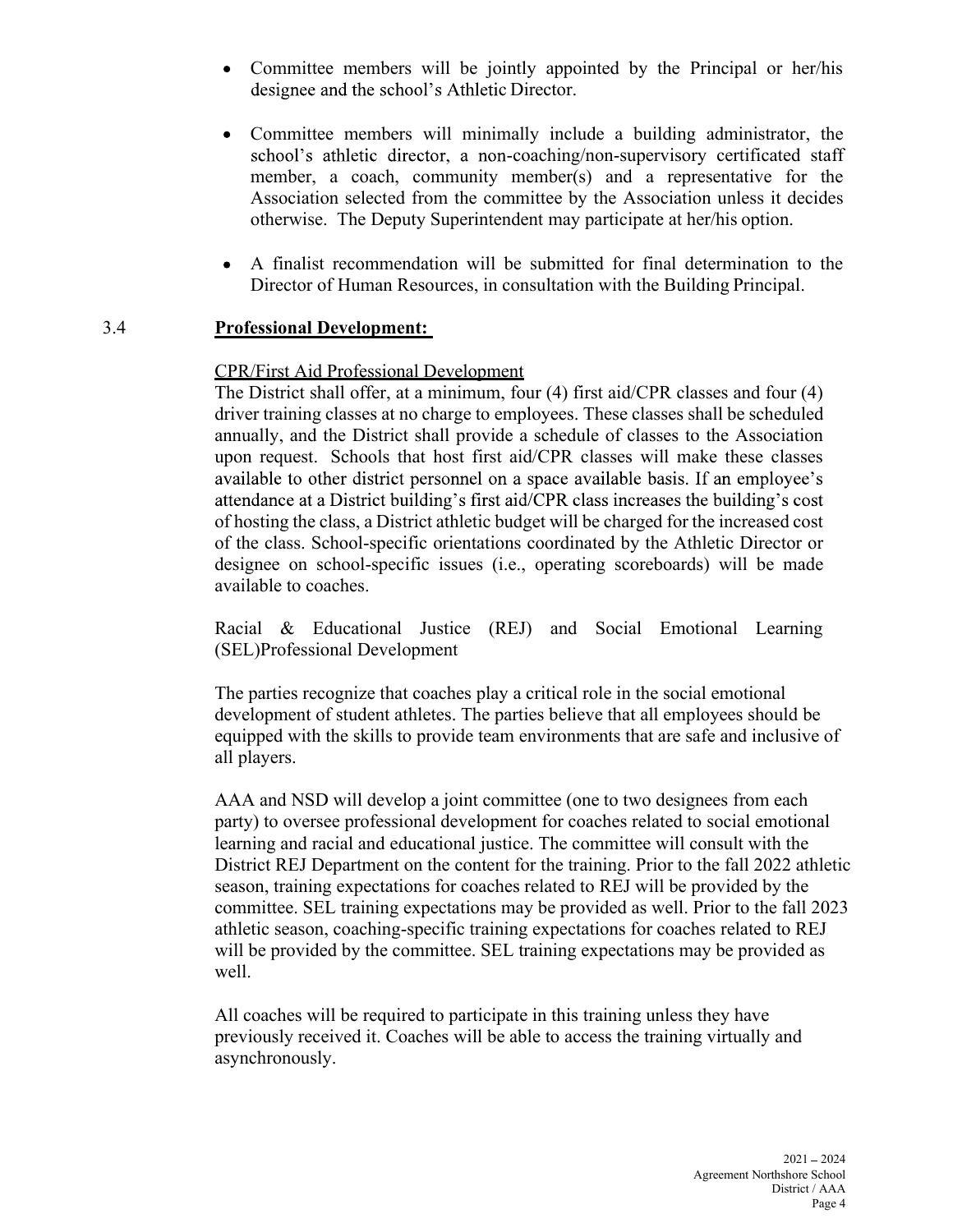#### 3.5 Practice Plans:

For secondary coaching positions only, each team's primary head coach will keep, either in electronic or paper form, a practice plan [or reflective notes written on previous plans] for each practice.

Practice plans should contain the following components:

- Safety plan written once per facility requirements
- Specific areas of focus (e.g. chalk talk reflections, drills, instructional  $\bullet$ components)
- Notations on absences and injuries

At the completion of each season, each coach shall provide all of that season's plans to the building Athletic Director or their designee for storage and access as needed.

The district and association will jointly develop a template practice plan for optional use by coaches. This template will be made available to all coaches at the secondary level.

3.6 Building staff will be offered hourly pay, in accordance with established procedure for classroom coverage, to provide classroom coverage for coaches when needed to fulfill coaching responsibilities related to competitions only. Coaches will send the dates and times of needed coverage to their athletic director before games begin for the season. The athletic director will send an email out to the staff asking for coverage. The athletic director will notify coaches of dates that are not covered and coaches will be responsible for putting in substitute requests. In situations where the coach travels to another school, then the coach will be responsible for sending the email of coverage dates to the staff at their home school. Substitutes will be provided in half-day or full-day increments, as necessary. A traveling coach is defined as a coach who works at one school, but coaches at a different school. For a traveling coach at a secondary school, the athletic budget of the team's home school will pay for the cost of substitute release or hourly pay for classroom coverage.

> If a substitute is provided earlier than is needed, the substitute will only support the coach for the time needed and will be assigned other duties during the remainder of their assignment. It is understood that there may be extenuating circumstances (for example, rain outs) that will result in coverage needs with short notice. In these cases, the athletic director will send out emails to staff asking for coverage.

# Article 4.0 Posting Procedures

- 4.1 Initial in-building posting of vacant positions, and district wide posting of High School Head Coaching positions shall occur within 30 days of the building administrator becoming aware of the vacancy. District wide posting of positions not filled in-building shall occur within 30 days of the closing of the in-building posting.
- 4.1.1 All vacant positions, except for High School Head Coaches, shall be posted inbuilding for a minimum of seven (7) days (See Section 2.1.4, Days).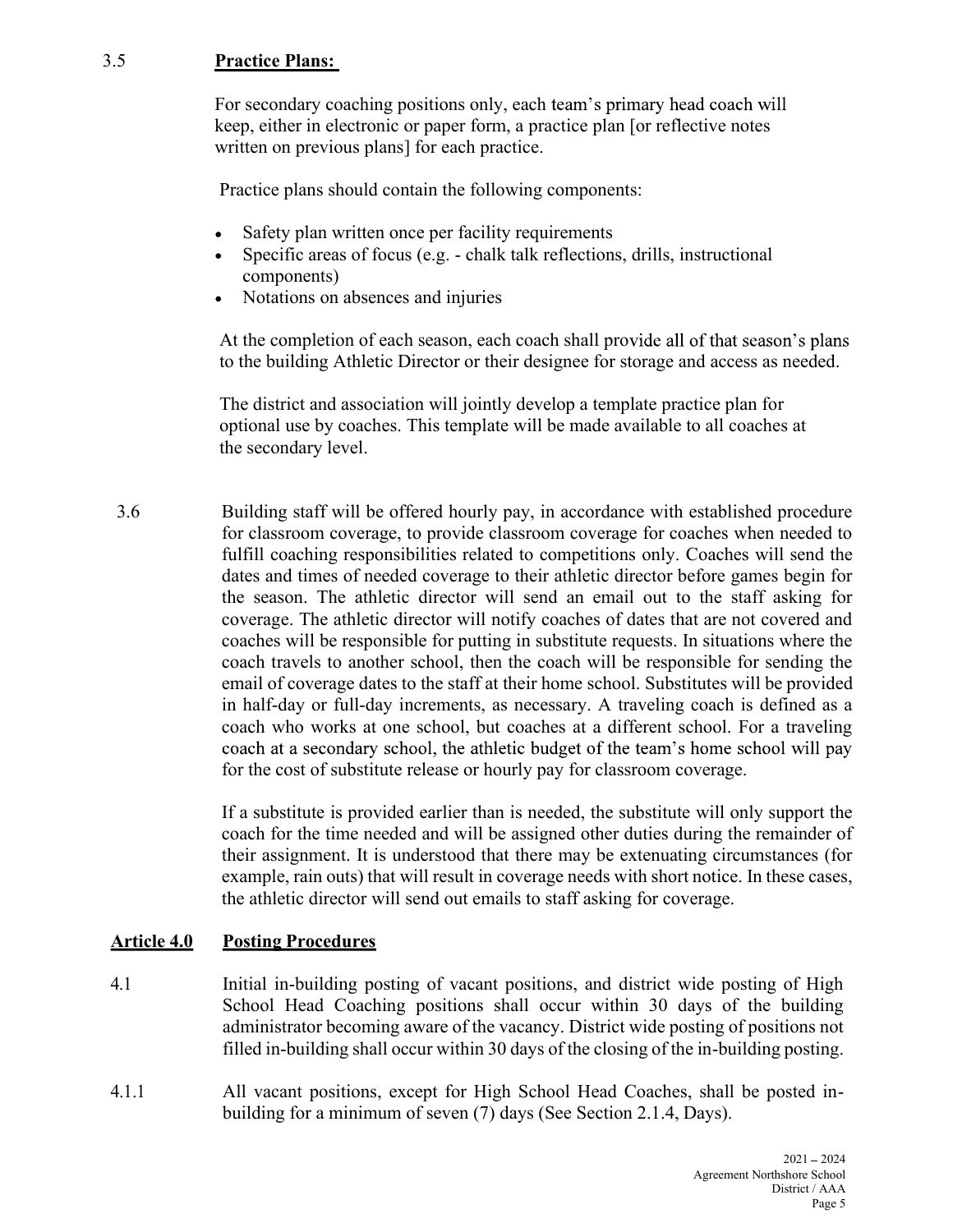- 4.1.2 High School Head Coaching positions as well as those positions (both activities and coaching) not filled in-building shall be posted district wide for a minimum of fourteen (14) calendar days.
- 4.1.3 District-wide posting shall be by notice on the District website along with an e-mail notification to District staff.
- 4.1.4 Should a head coaching position become vacant within three (3) weeks prior to the season or during the season, the normal posting, hiring and selection process will be suspended. The District will consult with the Association regarding its process for filling the vacancy. The goal of the consultation is to develop a posting, hiring and selection process satisfying to the interests of the parties.

Should an assistant coaching position become vacant within three (3) weeks prior to the season or during the season, the in-building posting required in Section 4.1.1 shall be waived and the position shall be posted District-wide for seven (7) days pursuant to Section 4.1.3. Should an assistant coaching position become vacant within one (1) week of the season or during the season, the normal hiring and selection process will be suspended. The District will consult with the Association regarding its process for filling the vacancy, though the position will be posted District-wide for a minimum of one (1) day.

- 4.2 Before their respective season begins, teams that are expected or anticipated to generate additional coaching positions will post those positions in order to identify a pool of potential coaches.
- 4.2.1 If the sport season has begun and student participation numbers require adding an additional coach, the seven (7) day hiring process required in 4.1.1 is reduced to one (1) business day. Candidates in the pool referenced in 4.2 will be considered for the additional coach position.

# Article 5.0 Hiring Procedures

- 5.1 Interviews will normally occur, unless the applicant is clearly not qualified, not available, or if there is only one (1) qualified applicant for the position. Positions shall be offered in writing. In-building written notification may be a listing of all coaching/activity assignments with names of those people assigned. Notification shall be given to each building member. Should additional coaching/activity positions be created during the school year, said positions will be posted by giving each building member notification of the posted position.
- 5.1.2 Those applicants not selected will be notified within ten (10) days of the position being filled.
- 5.1.3 Candidates not selected will receive upon request, a conference with the building administrator for the purpose of explaining the reasons why she/he was not selected and to provide guidelines as to how she/he can improve her/his qualifications as determined by the building administrator.
- 5.2 Non-Continuance of Assignments: Activity/Coaching assignments and appropriate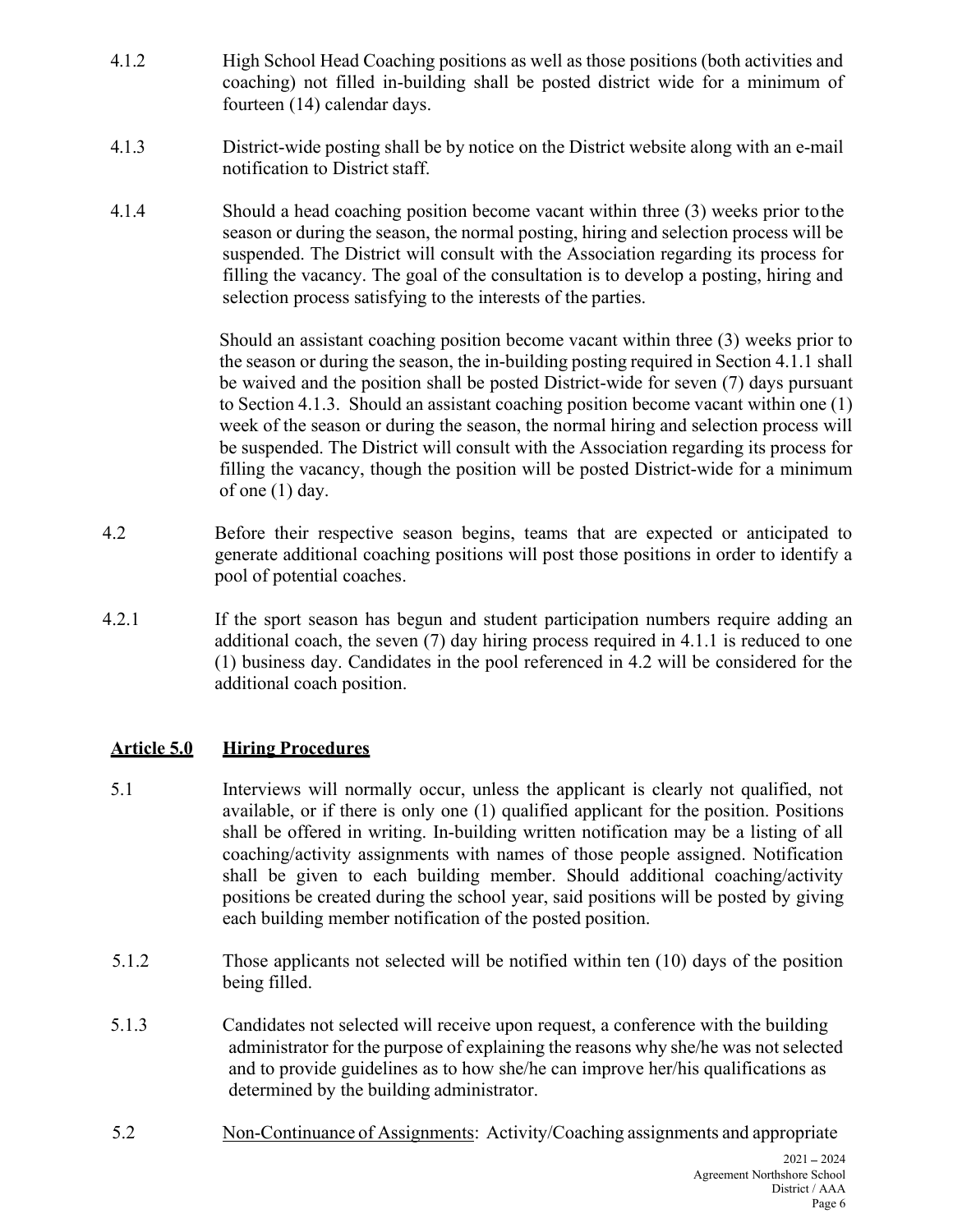notice of non-continuance of assignment(s) shall be as follows:<br>Should the District plan not to offer an activity/coaching position to a current<br>employee, the building administrator shall notify the person in writing withi Should the District plan not to offer an activity/coaching position to a current employee, the building administrator shall notify the person in writing within thirty (30) days of the last scheduled activity. The person may request within fourteen (14) calendar days of such notice the reasons for the non-continuance.

5.3 District-initiated Reassignment: Activity/Coaching reassignment(s) and appropriate notice of shall be as follows:

> Should the District plan to reassign an employee to another coaching position in the same sport, the building administrator shall notify the person in writing within thirty (30) days of the last scheduled activity. The person may request within fourteen (14) calendar days of such notice the reasons for the reassignment(s).

# Article 6.0 Pay For Work Performed/Employment Status

- 6.1 Each employee shall be given a supplemental contract or notice of coaching assignment whichever is appropriate, containing the following:
	- a. Employee's name
	- b. Total number of authorized hours of work and rate of pay
	- c. Authorized work year
	- d. Work location
- 6.2 All year long activities/coaching positions will be paid in equal monthly payments beginning with the October pay warrant.
- 6.2.1 All other seasonal activities will be paid in equal monthly amounts unless the individual employee requests lump sum payment be made at the completion of the work performed. Such request must be in writing to the Payroll Office by September 15.
- 6.2.2 Post Season Coaching Pay: The following allocation for post season additional hours is as follows:
	- Post season will become effective for team sports (i.e., football, volleyball,  $\bullet$ basketball, baseball, etc.) after the completion of KINGCO competition.
	- Post season will become effective for sports in which athletes compete as  $\bullet$ individuals (i.e., track and field, cross country, swimming, wrestling, golf, tennis, gymnastics, etc.) after the KINGCO culminating event.
	- Allocations for competitions that require extensive travel outside the Puget  $\bullet$ Sound region and may include overnight accommodations will be worked out individually with the Director of Student Services.
	- There will be no additional pay for practice and/or competition that occurs  $\bullet$ during an employee's regular work day.
	- Employees may work and receive pay for no more than three (3) hours per  $\bullet$ day for post season daily practice/up to six (6) hours for post season game/competition for each week of post season, unless adequate verification of additional hours worked is provided by the employee.

Practice and event hours worked in post season shall be compensated at the coach's  $\frac{2021-2024}{2021-2024}$  Agreement Northshore School District / AAA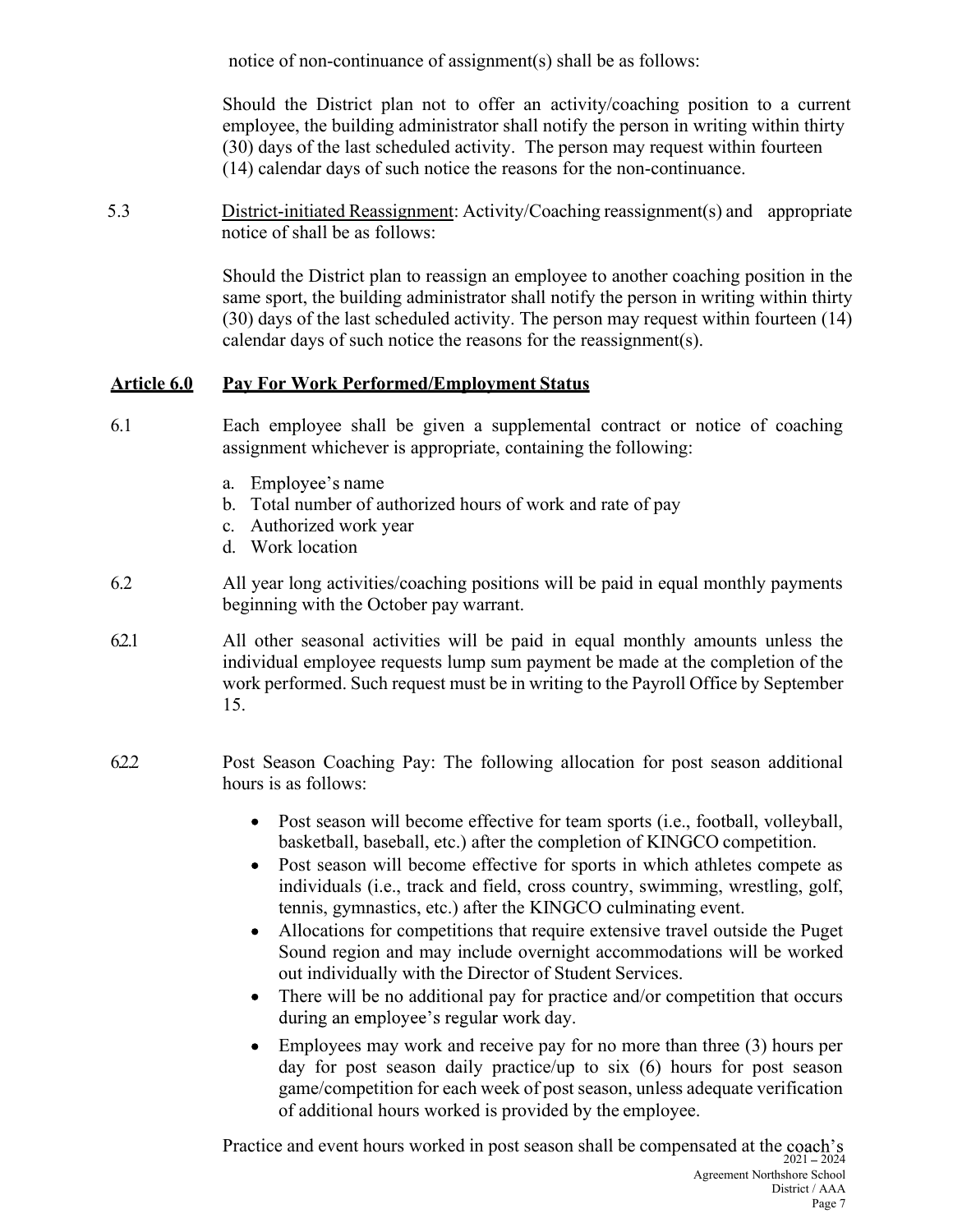regular hourly rate from Appendix A-1. Worked post season transportation and supervision hours shall be paid at \$13.00 an hour.

Concerns from employees about supervision of athletes during post season competition shall be addressed to the Deputy Superintendent, whose decision about the number of coaches required shall be final.

6.3 The District will create a professional development fund for employees in the amount of \$10,000 annually. The individual employee may request reimbursement from the fund to off-set tuition, conference fees, travel expenses and/or room and board costs associated with attendance at sport clinics, seminars, conferences and the like; provided, the maximum amount of reimbursement is \$175 per conference or the amount the fund has available when the request is made, whichever is less. The Deputy Superintendent may authorize payment in excess of the maximum per conference amount for expenses associated with in-state conferences or clinics that require travel and overnight stays outside the Puget Sound region.

> Reimbursement may also be made for work-related books, compact disc recordings and videos, subject to the same limitations.

> The Deputy Superintendent shall administer this fund, deciding the appropriateness and amount for reimbursement of the requested training event. Any unused funds will be carried over into the next year; provided, however, at no time will the fund exceed \$15,000. Unspent professional development funds from the previous school year(s) may be utilized to reimburse coaches to develop handbooks for elementary and middle school sports in the following school year.

> Each employee may request funds once for each sport coached prior to March 1 on forms provided by the District. If an employee coaches more than one sport, they may combine their total annual professional development funds toward a single professional development opportunity. The District shall provide to the Association an expenditure and transaction report on the fund on a quarterly basis. If funds are still available after March 1, coaches may make additional requests.

6.4 The District shall reimburse employees for eligible driving expenses incurred in the performance of their duties at the IRS-approved mileage rate. Eligible driving expenses are those incurred while driving from their regularly-established practice or school location to another location as required in the performance of their duties. When round-trip buses are provided by the District without cost to the employee, no reimbursement for mileage shall be made. District employees whose work under this Agreement is at a school different from the one where they work in another District capacity are responsible for the costs of their transportation to their regularly-established practice school or location. Upon request by an employee, the school administrator shall identify an alternative to the employee having to ride oneway charter buses for supervision purposes, when the District is unable to provide a school bus for transportation to a competition.

> Coaches will not be required to drive students. If a coach is provided with a District van and agrees to drive the van, the District will reimburse the coach for the costs of taking necessary tests and obtaining and renewing any licenses required to drive the van. Per the 2021-2024 Teamsters contract, District vans will only be used for high school level activities.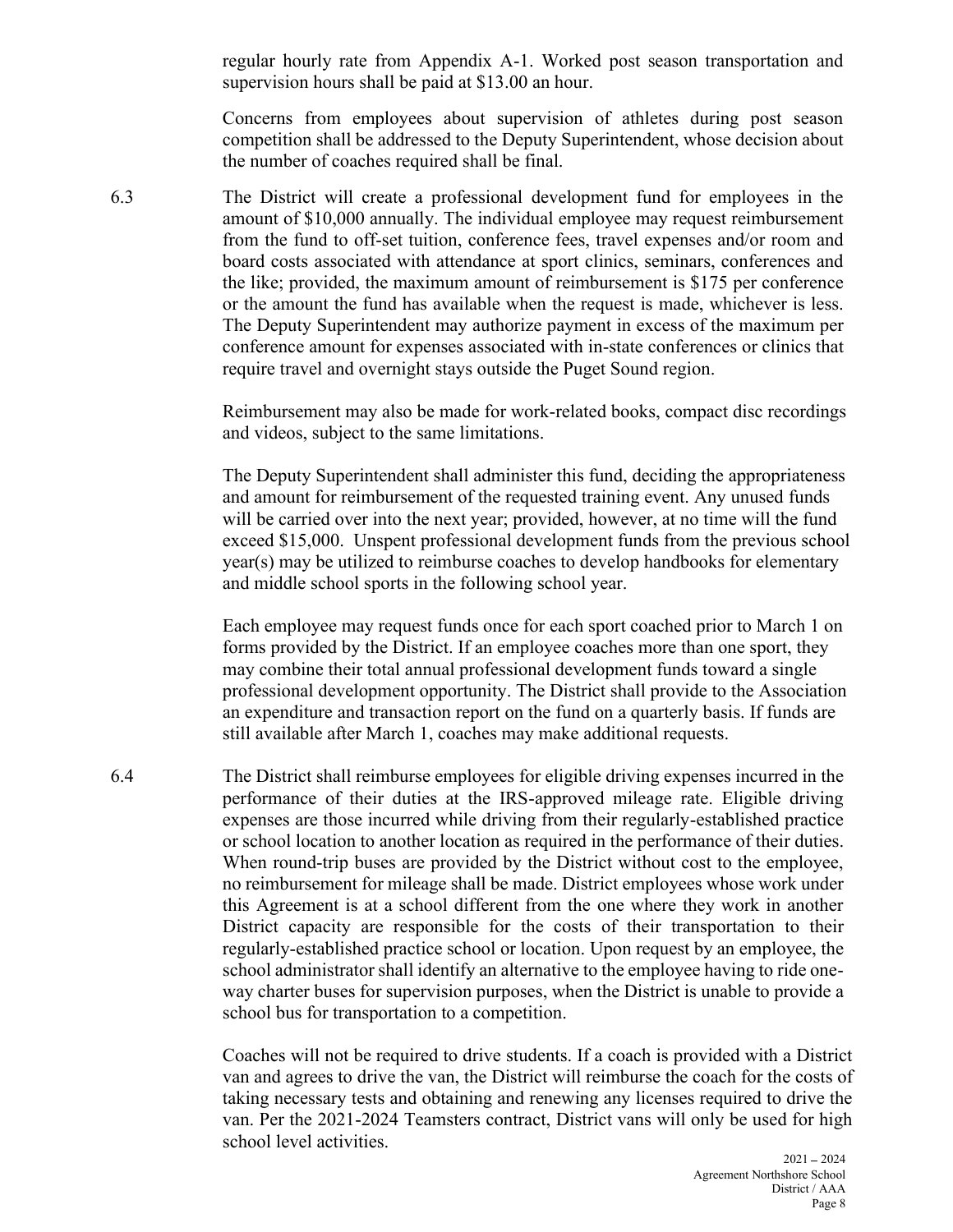If requested by the coach no later than seven (days) prior to the event, the District will provide return buses for middle school competitions.

- 6.5 In acknowledgement of the current difficulty of uniformly obtaining District transportation to and from athletic competitions, the parties agree to the following:
	- $\bullet$ The District will establish separate budgets for each middle school and comprehensive high school for the purpose of reimbursing coaches for mileage, subject to Article 6, Section 6.4 of the Agreement.
	- A coach who is required to ride, for supervision purposes, on a charter bus that is only provided one- way to an athletic competition, may be reimbursed for the reasonable expense of using commercial transportation to return from the competition, if there is no second coach or other district employee who can provide such return transportation.
- 6.6 The District shall reimburse employees for any entry fees they are required to pay in the performance of their duties.

# Article 7.0 Evaluation

7.1 All secondary coaches will be evaluated the first year in the position. Subsequently, head coaches will be evaluated every other year. All coaches may be evaluated more frequently upon the request of the coach or if the administrator determines it to be necessary. Evaluations will be completed within thirty (30) school days after the close of the season for the athletic activity. The evaluation criteria shall be consistent with Section 3.2 of this Agreement, "Job Requirements and Expectations for the competition, if there is no second coach or other district employee who<br>can provide such rctum transportation.<br>
1.6<br>
1.1 All secondary coaches will be evaluated the first year in the position. Subsequently,<br>
head coach

# Article 8.0 Duty to Bargain

- employment are subject to provisions of Chapter 41.56 RCW.
- 8.2 When new sports or activities are proposed to be added, eliminated, or modified, the District will notify the Association of the proposed change. If a change is made, the parties will meet to jointly determine stipends and other changes in conditions for the new, eliminated, or modified activity.

# Article 9.0 Severability

- 9.1 If any provision of this Agreement or any application of the Agreement shall be found to be contrary to law, such provision or application shall have effect only to the extent permitted by law, and all other provisions or applications of this Agreement shall continue in full force and effect.
- 9.2 If any provision of this Agreement is so held to be contrary to law, the parties shall, by mutual consent, commence bargaining on said provision as soon thereafter as is reasonable possible.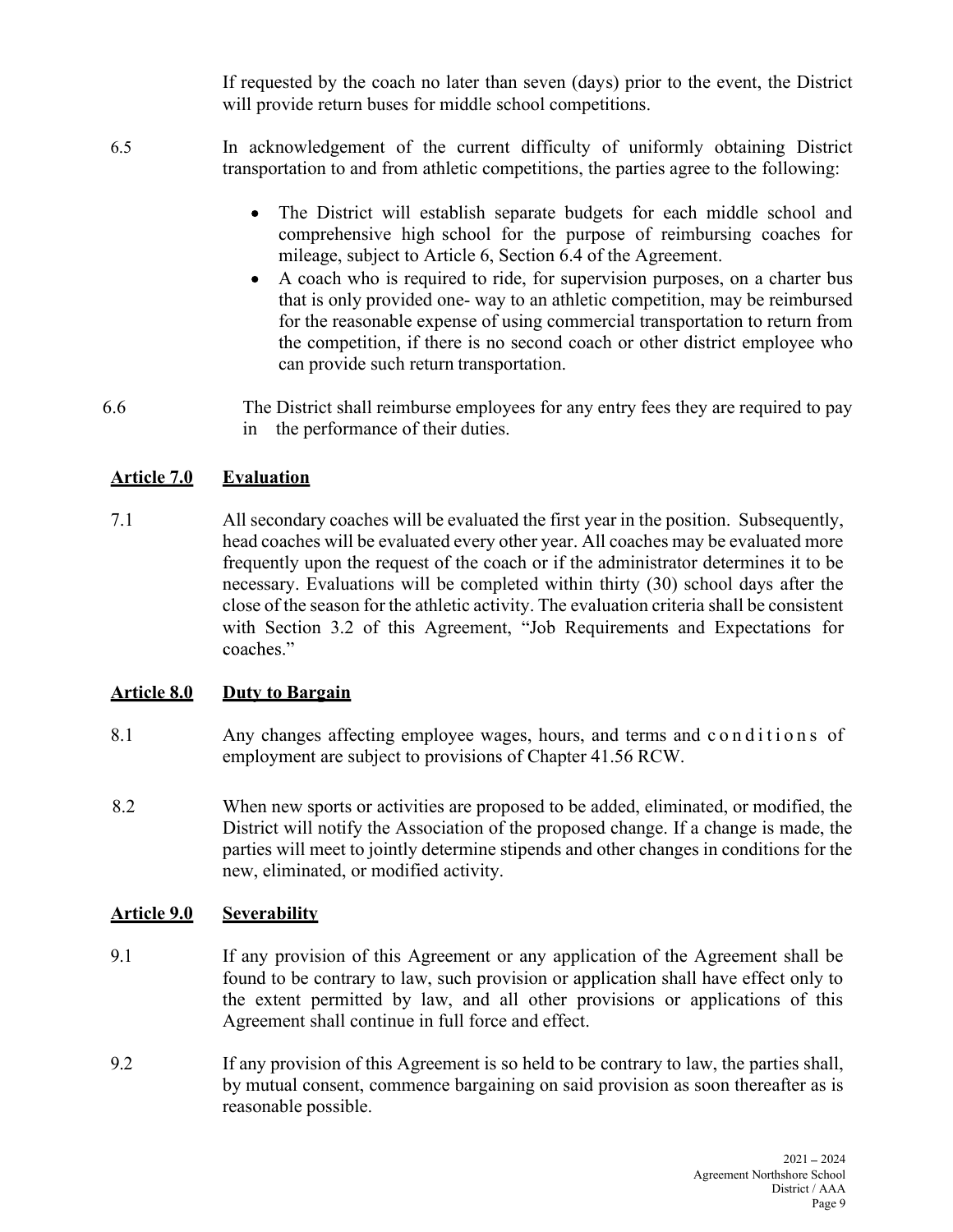#### Article 10.0 Distribution of the Agreement

10.1 Within the first thirty (30) school days following execution of this Agreement, the District shall print and deliver a copy to each employee of this bargaining unit. Fifty (50) additional copies shall be provided to the Association. All employees newly hired by the District shall be provided a copy of this Agreement by the District at the time of hire, along with a copy of the Athletic Staffing Guidelines and information about accessing professional development and reimbursement for mileage.

# Article 11.0 District Rights

- 11.1 Except as otherwise specifically limited by provisions of this Agreement, the District has the exclusive right to exercise all the rights or functions of management, including the development, adoption, implementation and enforcement of policies, rules, regulations, and practices in furtherance of management rights or functions, and the use of judgment and discretion in connection with the exercise of District rights.
- 11.2 It is expressly agreed by the Association that the enumeration of District rights in this Article shall not be deemed to exclude other District rights not specifically enumerated above.

# Article 12.0 Association Rights

- 12.1 The Association shall have the right to use District buildings for meetings to transact Association business in accordance with District policy, procedures, rules, and regulations governing the public use of buildings.
- 12.2 The Association shall have the right to use intra-District mail services, faculty room bulletin boards, and employee mailboxes for communications with employees.
- 12.3 Association representatives shall have the right to visit the District's premises to meet with employees when employees are not performing assigned duties. Such representative(s) should first check in at the principal's office.
- 12.4 The Association shall have the right to designate up to four (4) employees, who shall be released from other District assigned duties for the purposes of bargaining with the District at mutually agreed upon times.
- 12.5 The Association may designate employees to be released from other District assigned duties for purposes of conducting Association business provided that the Association reimburses the District for the cost of substitutes.
- 12.6 The Association hereby declares and promises that it shall indemnify and hold harmless the District, its officers, agents, or employees against any claim made or any suit instituted against the District or said persons, individually or severally, resulting from the implementation of the provisions of this Article, provided that the Association shall have the right, but not the duty, to designate the attorney who may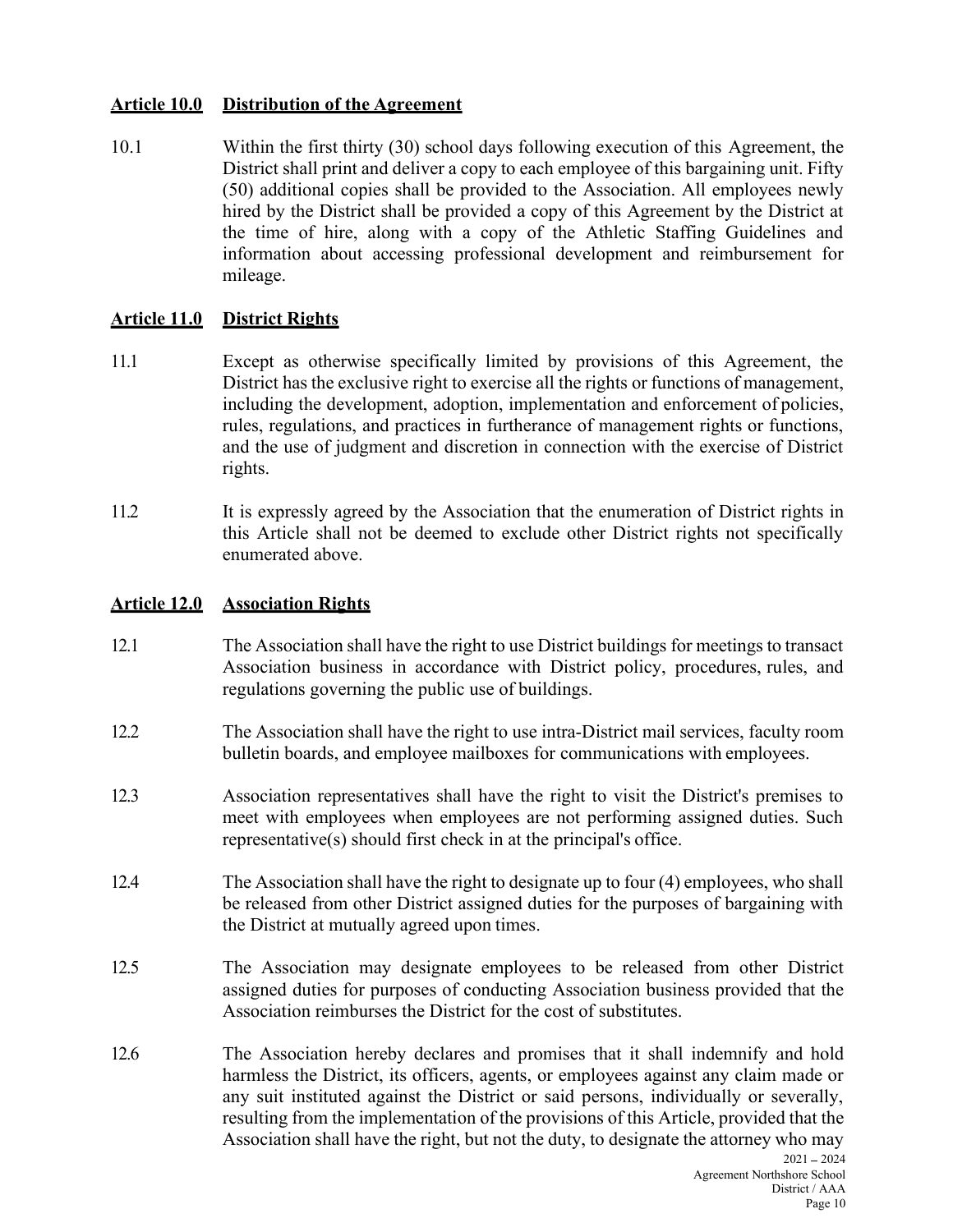assist in the defense of any suit brought against the District as a result of these<br>provisions. If an attorney is so designated, the Association shall be required to pay<br>all her/his fees and costs.<br>**Employee Rights and Res** provisions. If an attorney is so designated, the Association shall be required to pay all her/his fees and costs.

#### Article 13.0 Employee Rights and Responsibilities

- 13.1 The rights granted to employees hereunder shall be in addition to those provided elsewhere.
- 13.2 The District recognizes the right of employees to join, support, and assist the Association for the purposes of engaging in collective bargaining for wages, hours, and terms and conditions of employment.
- 13.3 The religious, political, and/or private persuasions of an employee, which do not become manifest in conduct harmful to the employee-student relationship or in activities adversely impacting the performance of assigned duties, shall not be grounds for disciplinary action.
- 13.4 The District recognizes the right of each employee to enjoy fair and equitable treatment without regard to race, color, creed, religion, national origin, sex, marital status, or presence of sensory, mental, or physical handicap, in accordance with this Agreement.
- 13.5 In cases involving formal disciplinary action, or at the request of the employee, said employee may be represented by counsel and/or an Association representative of her/his own choice, provided that this right shall not be exercised in a manner designed to unnecessarily delay disciplinary proceedings.
- 13.6 An employee will be disciplined consistent with progressive discipline principles by the District when reasonable grounds have been confirmed that support the need for corrective action. Discipline shall not be for arbitrary, discriminatory, unlawful or retaliatory reasons.
- 13.7 Any complaint against an employee by a parent, student, or other person(s) that will form the basis of a disciplinary or a negative evaluation will be called to the attention of the employee within thirty (30) days of knowledge of such complaint. The employee will be told the substance of the complaint and apprised of the procedures to be followed. In the case of written complaints, a copy of the completed complaint form will be sent immediately to the employee against whom the complaint is lodged.
- 13.8 The employee shall have the opportunity to respond to the complaint within a reasonable amount of time, but no longer than five (5) work days. At the employee's option, an Association representative and/or the employee's representative shall be present at any meetings related to the complaint held with the employee. The District shall give the employee the opportunity to consult the Association and/or other representative prior to any formal investigation.
- 13.9 Student Discipline: Employees shall have the responsibility with respect to students to: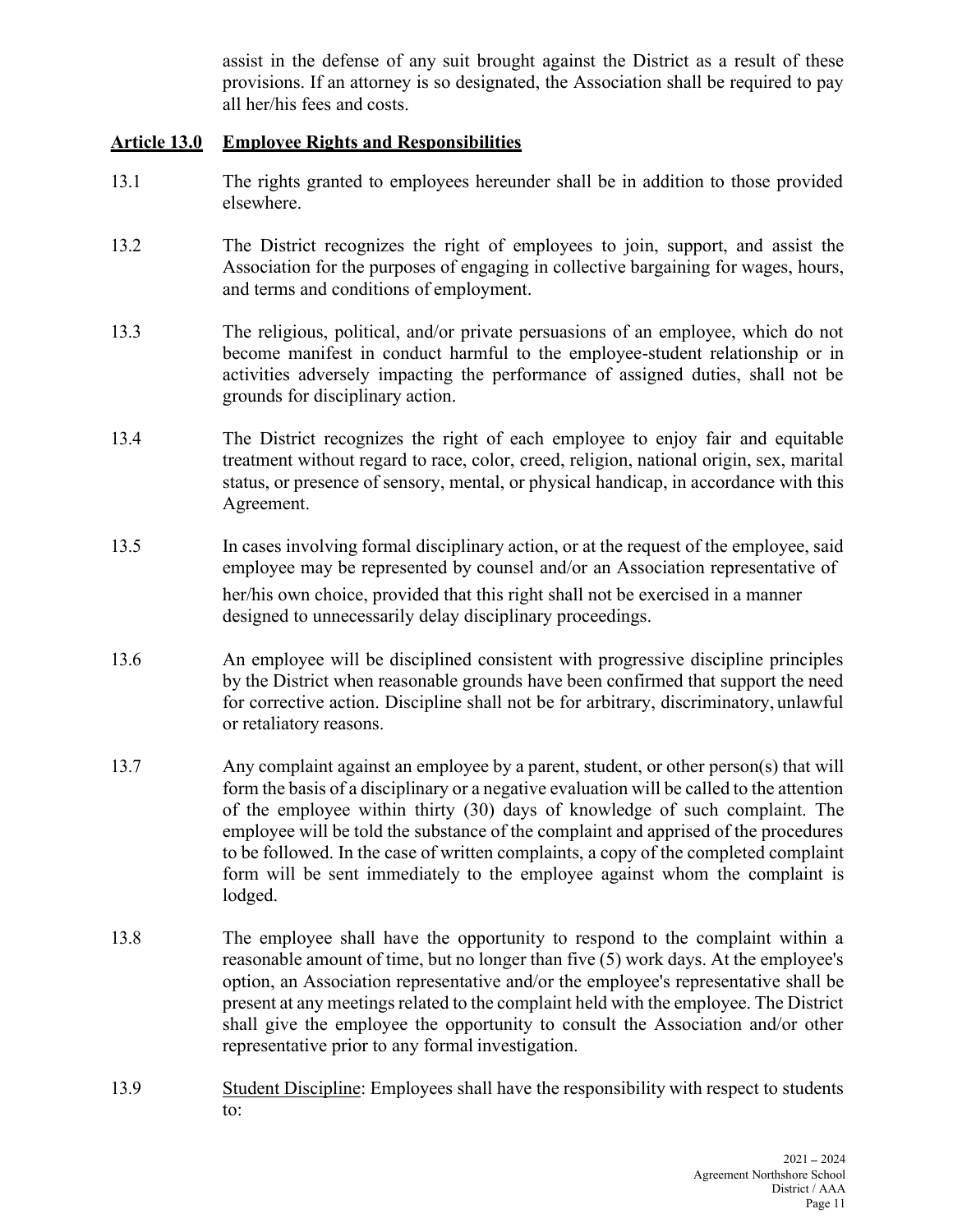- 
- 13.10 Observe the substantive and procedural due process rights of students.<br>13.11 Provide a written explanation, if required by the principal, when an employee removes a student from an activity for disciplinary reasons. 13.11 Provide a written explanation, if required by the principal, when an employee removes a student from an activity for disciplinary reasons.
- 13.12 Be available at reasonable times for parent conferences and/or student conferences.
- 13.13 The District shall assist employees subjected to insult, abuse, intimidation, or threat of force or violence during the performance of assigned duties. Assistance will be tailored to fit the circumstances of each situation.
- 13.14 The District and employees shall require acceptable behavior on the part of all students who participate in school sponsored activities. When corrective action is necessary it shall be consistent with the law, District and Building adopted student discipline policy, and other related expectations from KINGCO and WIAA.
- 13.15 The employee shall have the responsibility to notify the building administrator of deviant or disruptive behavior of a student which may lead to formal disciplinary action (i.e., suspension, expulsion).
- 13.16 Employees are responsible for the supervision of athletes during practice, competitions and for a reasonable time thereafter, which shall generally not exceed 15-20 minutes. Employees and administrators will develop plans for ensuring that athletes are picked up in a timely fashion by parents/guardians. Plans may include securing permission for a student to be picked up by another parent, other alternative transportation arrangements, or limitations on the athlete's participation until the issue is resolved.

# Article 14.0 Liability Insurance

14.1 The District agrees to hold employees harmless and defend from any financial loss, including reasonable attorney's fees for actions arising out of any claim, demand, suit, criminal prosecution or judgment by reason of any act, or failure to act by such employee, within or without of the school building, provided such employee at the time of the act or omission complained of, was acting within the scope of her/his employment or under the direction of the District.

# Article 15.0 Grievance Procedures

- 15.1 A grievance is a claim filed by an employee and/or the Association with the consent of an aggrieved employee alleging that the District has violated, misinterpreted, misapplied, unfairly applied, or not applied any provision of this Agreement which affects said employee and which shall be processed as hereinafter provided. This article shall not limit an employee's right to discuss a complaint via administrative channels and to solve the problem without resort to these grievance channels. Employees may obtain a grievance form packet from the Association Office or the District Human Resources Office.
- 15.2 Step 1 Within twenty (20) days following knowledge by the grieving employee(s) of an alleged violation, misapplication, misinterpretation, unfair application, or lack of application of any provision of this Agreement affecting a grieving employee, the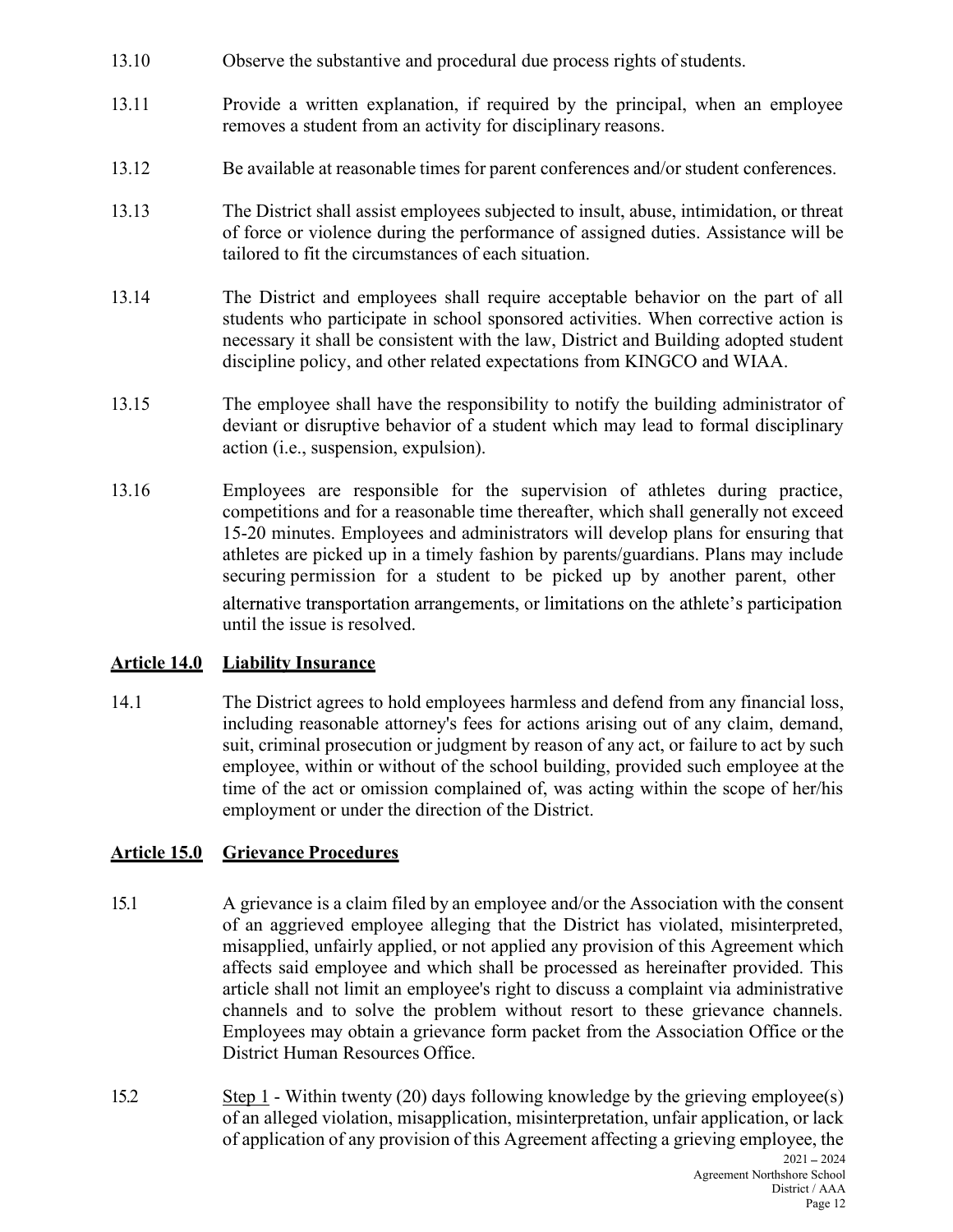employee(s) shall invoke this grievance procedure by filing a written claim with the supervisor immediately involved in the dispute. If the grievance involves more than one school building, it may be filed with the Superin supervisor immediately involved in the dispute. If the grievance involves more than one school building, it may be filed with the Superintendent or her/his designee. Within five (5) days of receipt of the grievance claim, the immediate supervisor shall schedule a meeting with the grievant and such meeting shall be held within ten (10) days of receipt of the grievance. The grievant may be represented by an Association grievance representative at the grievant's sole option, in an effort to resolve the grievance. The immediate supervisor shall answer the claim in writing within ten (10) days of such meeting and shall furnish a copy thereof to the grievant. Such answer shall include the reasons upon which the decision is based.

- 15.3 Step 2 If the grievant is not satisfied with the disposition of the grievance, or if no disposition has been made within ten (10) days of such meeting, the grievance shall be transmitted by the grievant to the Superintendent or her/his designee within five (5) days. The Superintendent or her/his designee shall schedule a meeting with the grievant within five (5) days of receipt of the grievance, and such meeting shall take place within ten (10) days of receipt of the grievance. The Superintendent or designee shall indicate the disposition of the grievance in writing within ten (10) days of such meeting, and shall furnish a copy thereof to the grievant. During this meeting, the grievant may be represented by an Association grievance representative at the grievant's sole option. Legal advisors and witnesses for both parties may be present.
- 15.4 Step 3 If not satisfied with the disposition of the grievance at Step 2, the grievant shall, with the consent of the Association, within twenty (20) days so advise the Superintendent or her/his designee and may submit the matter to the American Arbitration Association (AAA), which will handle the grievance claim as provided below.
	- 1. Arbitration shall be conducted by an arbitrator selected by the District and Association from a list of persons submitted to them by the AAA, in accordance with AAA selection rules.
	- 2. During arbitration under this Agreement, AAA rules shall apply; additional rules may be adopted by the arbitrator. By mutual consent, AAA expedited rules shall apply.
	- 3. The arbitrator shall have no power to alter, add to, or subtract from the terms of this Agreement. She/he shall decide all arbitrability issues. Upon request of either party, the merits of the grievance and the arbitrability issues arising in connection with the grievance shall be consolidated for hearing before the arbitrator; provided, however, that the arbitrator shall consider any questions of arbitrability of the grievance prior to hearing the merits of the grievance.
	- 4. During arbitration, neither party may present any documentary evidence to the arbitrator not previously disclosed to the other party.
	- 5. The arbitrator shall determine the decision or award, which shall be published in writing not later than thirty (30) calendar days from the date of the hearing or, if oral hearings have been waived by both parties, then from the date the final statement and proof are submitted to the arbitrator. The decision or award shall set forth the arbitrator's findings of fact, reasoning, and conclusions on the issues submitted and shall be final and binding on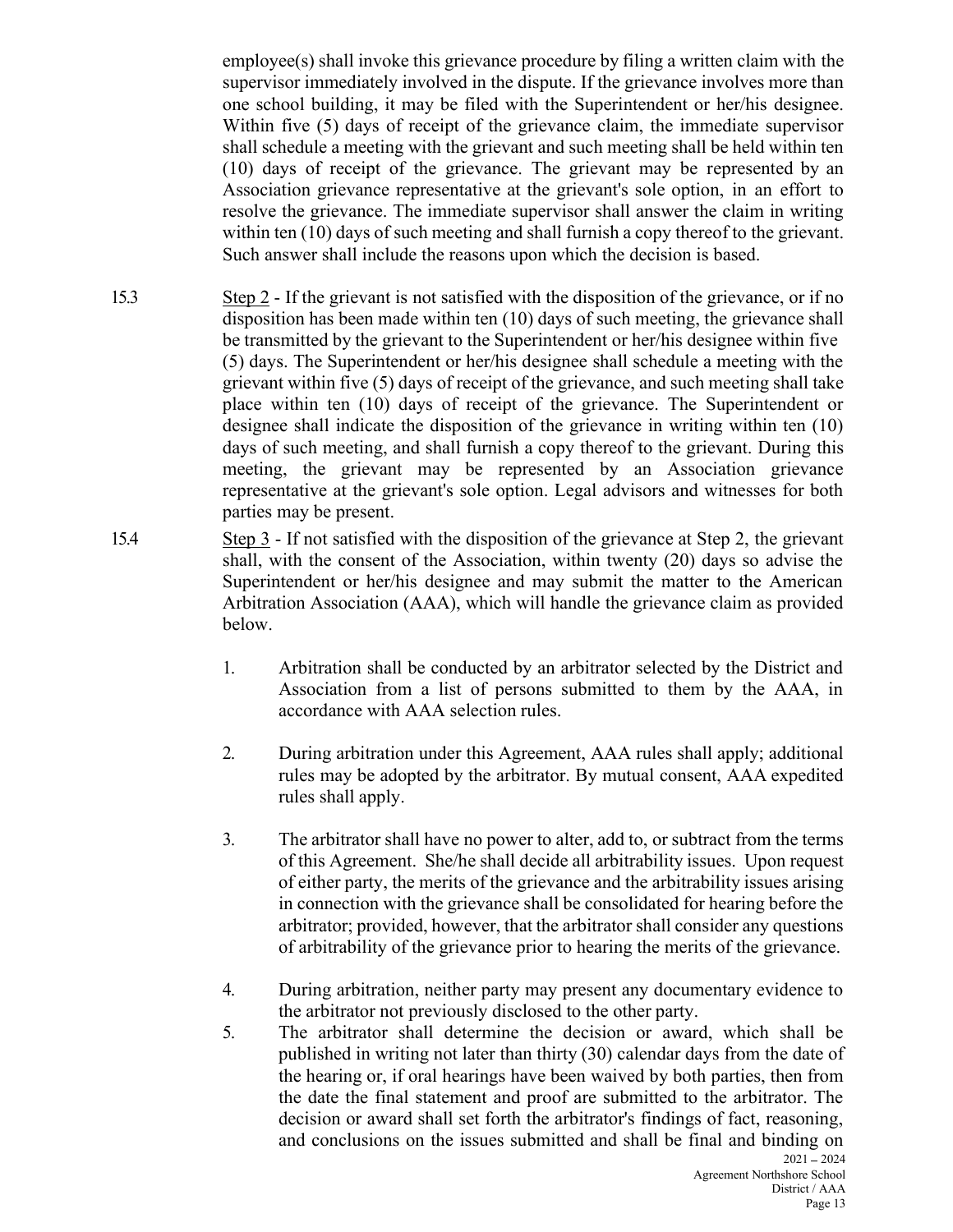- both parties.<br>that, as a step prior to arbitration and with mutual agreement between t<br>and the Association, Mediation procedures may be utilized with a joint<br>d Arbitrator/Mediator. 15.5 Except that, as a step prior to arbitration and with mutual agreement between the<br>District and the Association, Mediation procedures may be utilized with a jointly<br>selected Arbitrator/Mediator.<br>15.6 Arbitration costs. District and the Association, Mediation procedures may be utilized with a jointly selected Arbitrator/Mediator.
- 15.6 Arbitration costs. Each party shall bear its own costs of arbitration, except that the fees and charges of the arbitrator shall be borne by the party not sustained.
- 15.7 Enforcement. The grievant or the District may enter a decision or award of the arbitrator in any court of competent jurisdiction if the other party fails to follow the arbitrator's decision or award. If a motion to vacate the arbitrator's decision or award is entered in a court of competent jurisdiction, each party shall bear its own costs of such action.
- 15.8 Time limits. The time limits provided in this article shall be strictly observed, unless extended by mutual written agreement between the parties. Failure of the District to observe time limits shall entitle the grievant to a finding on the grievance in her/his favor, provided that the arbitrator determines that the grievant's claim is arbitrable. Failure of the grievant to observe time limits shall terminate her/his right to proceed with the grievance.
- 15.9 Grievance and arbitration meetings or hearings. All meetings or hearings held pursuant to this grievance procedure shall be scheduled at a time and place mutually acceptable to the parties. No employee involved in a grievance meeting or hearing as a witness or a grievant shall suffer loss of salary or other benefits.
- 15.10 Continuity of grievance. Notwithstanding the expiration of this Collective Bargaining Agreement, any grievance filed hereunder prior to such expiration may be processed through the grievance procedure until resolution.
- 15.11 No reprisals. There shall be no reprisals of any kind by the District or the Association against any grievant or other employee participating in the grievance procedure.
- 15.12 Selection of forum. Upon submission of a grievance to arbitration, the grieving employee and the Association waive access to any other forum that may be available for resolution of the grievance claim.

# Article 16.0 Association Membership

- 16.1 Members of the bargaining unit who are dues-paying members of any bargaining unit of the Washington Education Association shall not be required to pay additional dues or representation fees and shall be a member in good standing of this Association. Other members of the bargaining unit shall have the option of becoming members by completing a membership application form and paying dues.
- 16.2 Within five (5) days of execution of this Agreement or by September 10, whichever date comes last, the Association shall give written notice to the District of the dollar amount of dues required for Association membership and of representation fees.
- $2021 2024$ 16.3 The District shall deduct from the employee's pay the dues required of membership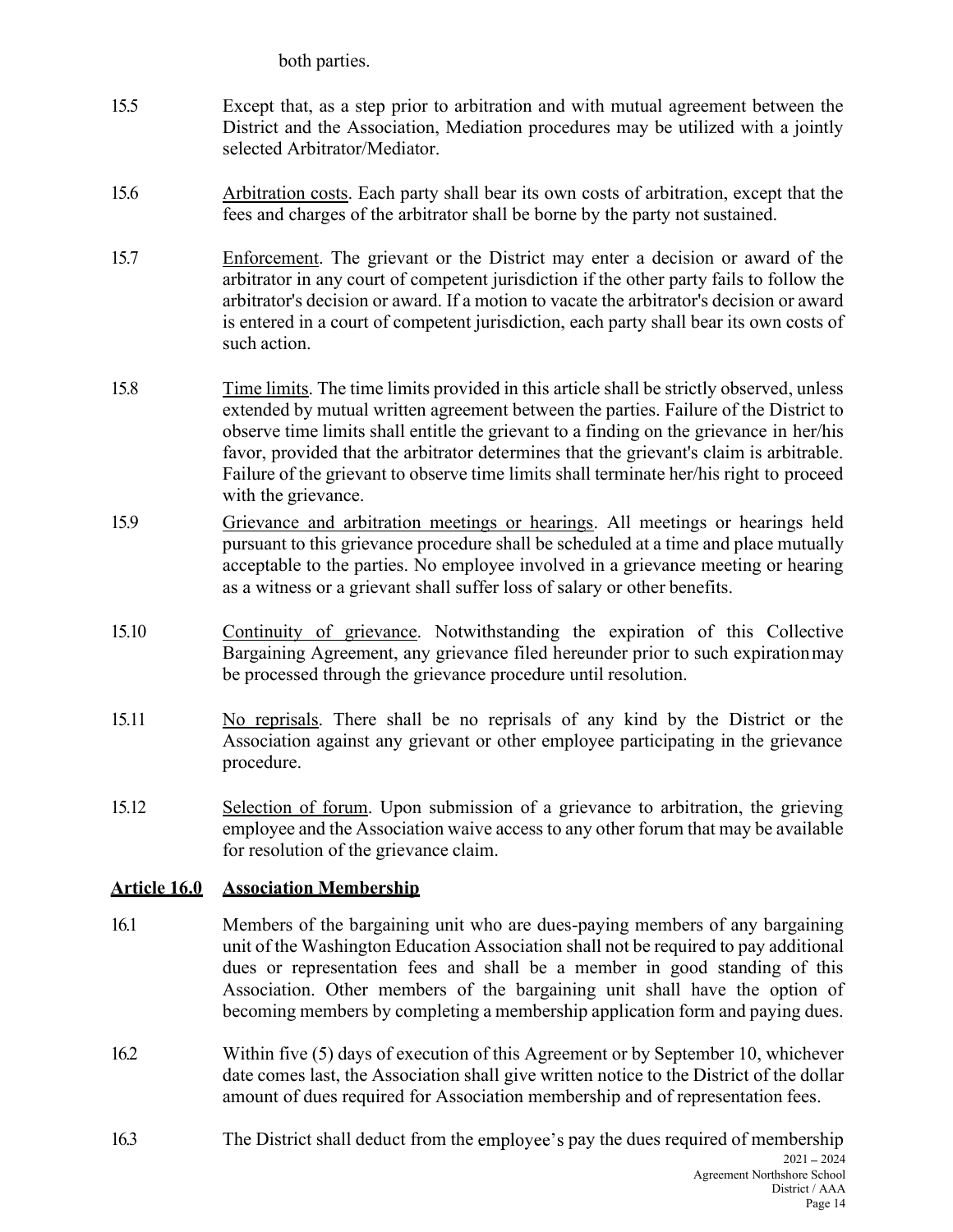from any employee who has authorized dues deduction. The amounts deducted shall be transmitted each month to the association on behalf of the employee. Authorization by the employee shall be on an approved form by the Parties hereto and shall provide for revocation of dues deduction by an individual employee between August 15 and September 15 of the current contract year.

- 16.4 The Association agrees to indemnify and hold harmless the District from any and all liability resulting from the dues/representation fee payroll deduction system.
- 16.5 The District shall provide the Association an annual status listing of all employees, with periodic updates, covered by this Agreement within ten (10) days following adoption of this Agreement by the Parties.

#### Article 17.0 Salary

- 17.1 Employees shall be paid according to the salary schedules in Appendix A of this Agreement.
- 17.2 For the 2021-22 school year the rates and stipends in this agreement will be increased by 10% over the 2018-19 salary schedule retroactive to 9/1/2021. For the 2022-23 the rates and stipends of this agreement shall be increased by the Implicit Price Deflator (IPD). For the 2023-24 school year, the rates and stipends of this agreement shall be increased by the IPD.
- 17.3 In the event an hourly employee who is not sharing their stipend works for the duration of the season but works fewer than the number of hours allotted to their position's stipend, they will be paid the complete stipend.

# Article 18.0 Paid Family Medical Leave, Group Insurance & Retirement

Employees shall be eligible to receive Paid Family and Medical Leave (PFML) under the Washington State Family and Medical Leave and Insurance Act. To learn more about this program and to determine if you are eligible, please visit https://paidleave.wa.gov/.

The District shall make available to all eligible employees the mandatory and optional group insurance programs offered by the School Employees Benefits Board (SEBB) under the rules and regulations adopted by SEBB. Benefits offered by SEBB include, but are not limited to, medical, dental, vision, long-term disability, life insurance, a Medical Flexible Spending Arrangement (FSA) and a Dependent Care Assistance Program (DCAP). To learn more about this program please visit https://www.hca.wa.gov/employee-retiree-benefits/school-employees.

Retirement provisions and benefits for members of this bargaining unit are determined by the State Legislature and administered by the WA State Department of Retirement Systems. For more information and to determine your eligibility, please visit https://www.drs.wa.gov.

The District shall make available to all employees a Tax Deferred Annuity and Deferred Compensation Plan. For more information https://www.nsd.org/ourdistrict/departments/human-resources/health-benefits/retirement.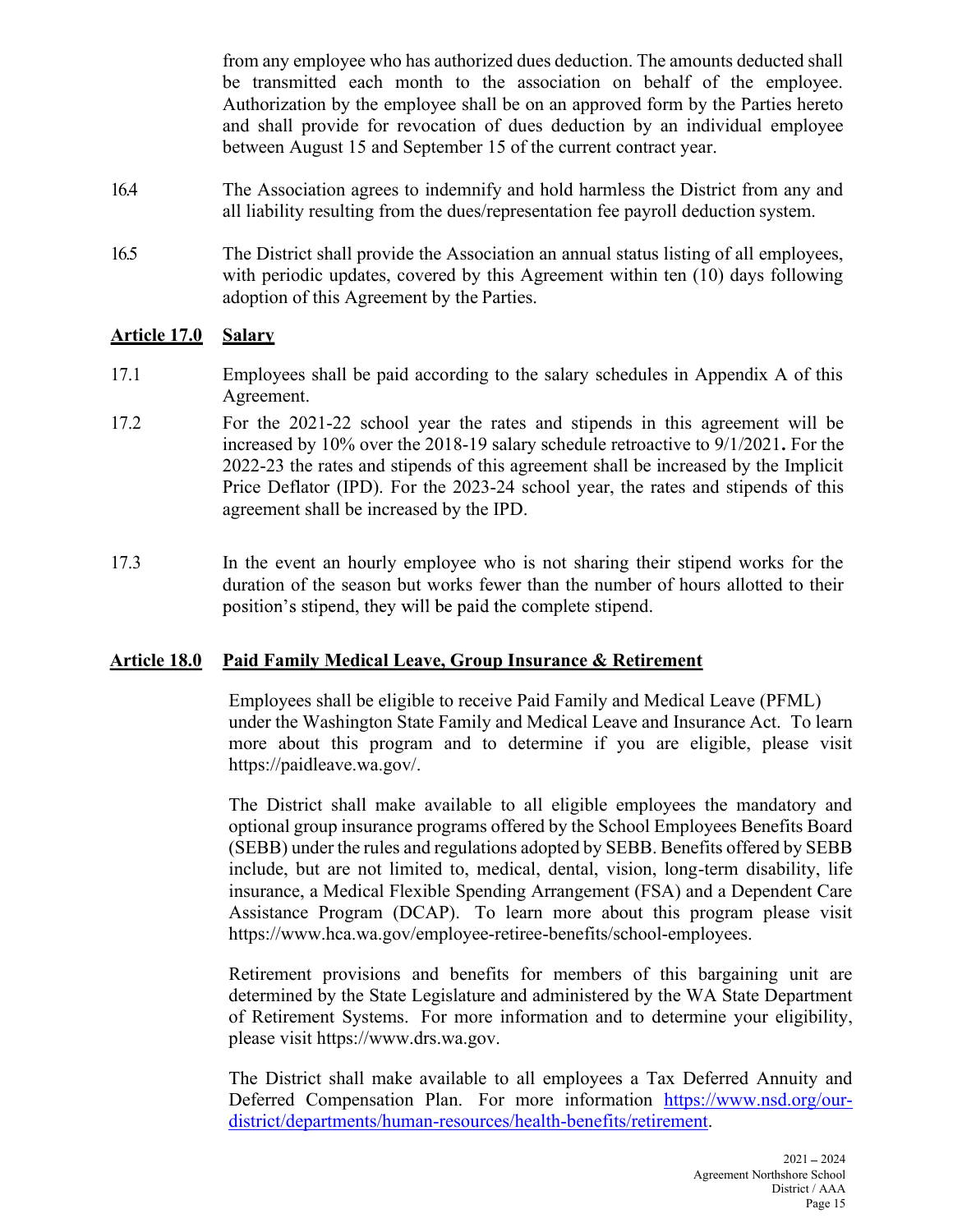# Article 19.0 Duration of Agreement

- 19.1 This Collective Bargaining Agreement shall become effective upon ratification of both parties, with an effective date of September 1, 2021, and shall remain in effect until August 31, 2024.
- 19.2 This Agreement or any provisions herein may be extended by mutual written agreement of the Parties.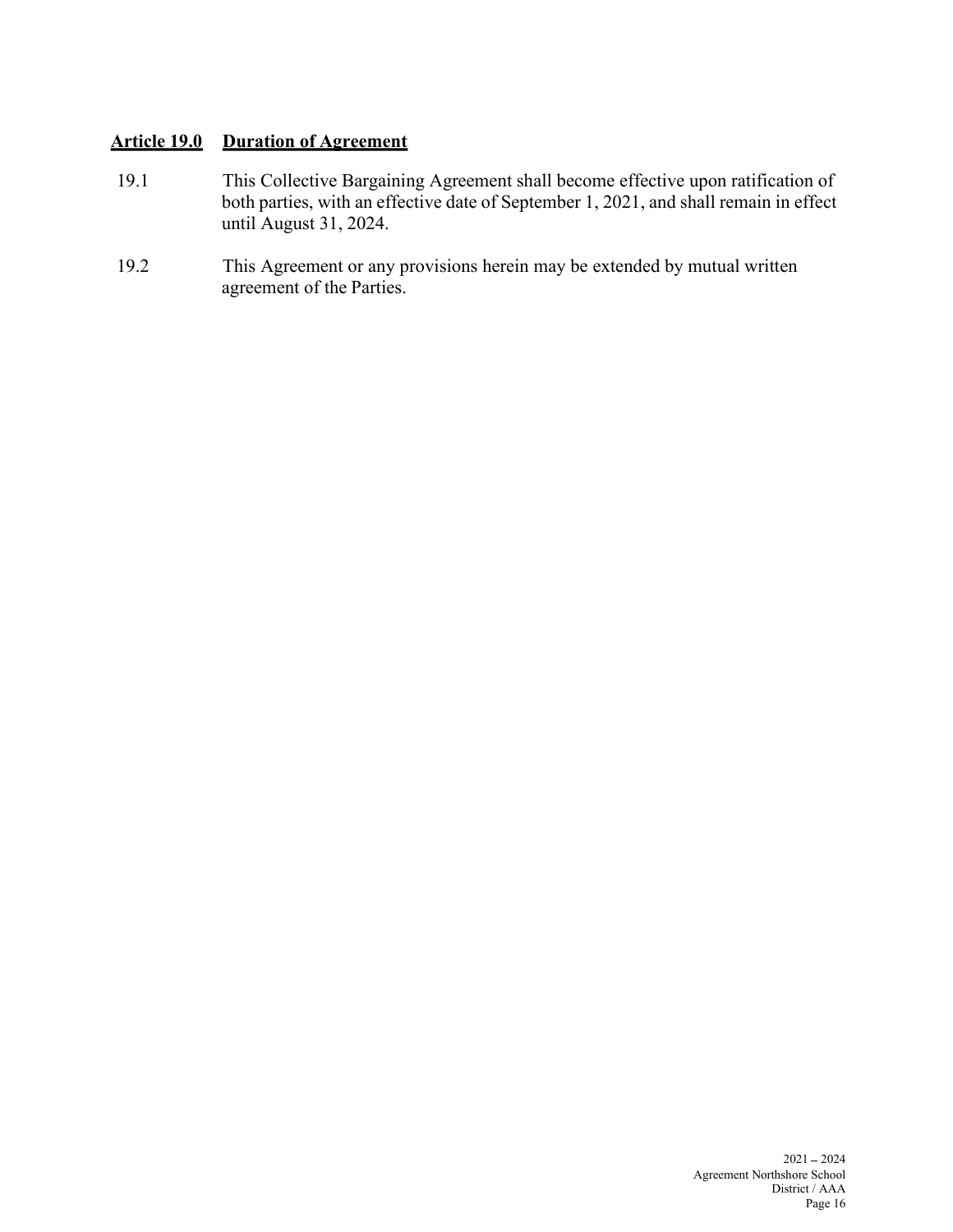# 2021-2024 Collective Bargaining Agreement between Northshore School District No. 417 and Athletics & Activities Association/Northshore Education Association

#### SIGNATURE PAGE

For the Association: For the District:

Robbi V Reed bbi V Reed (Mar 31, 2022 09:48 PDT)

Douglas Hale<br>Douglas Hale (Mar 31, 2022 09:50 PDT)

Robbi Reed, Acting President, NSEA Doug Hale, Executive Director of Human Resources

Paul Dillon ul Dillon (Mar 31, 2022 09:43 PDT)

Michelle C. Reid

Paul Dillon, UniServ Representative Dr. Michelle Reid, Superintendent On behalf of the Board of Directors I certify that this agreement was approved by the District's Board of Directors at its meeting on March 28, 2022

Date: Mar 31, 2022 Date:

Apr 1, 2022

 $2021 - 2024$  Agreement Northshore School District / AAA Page 17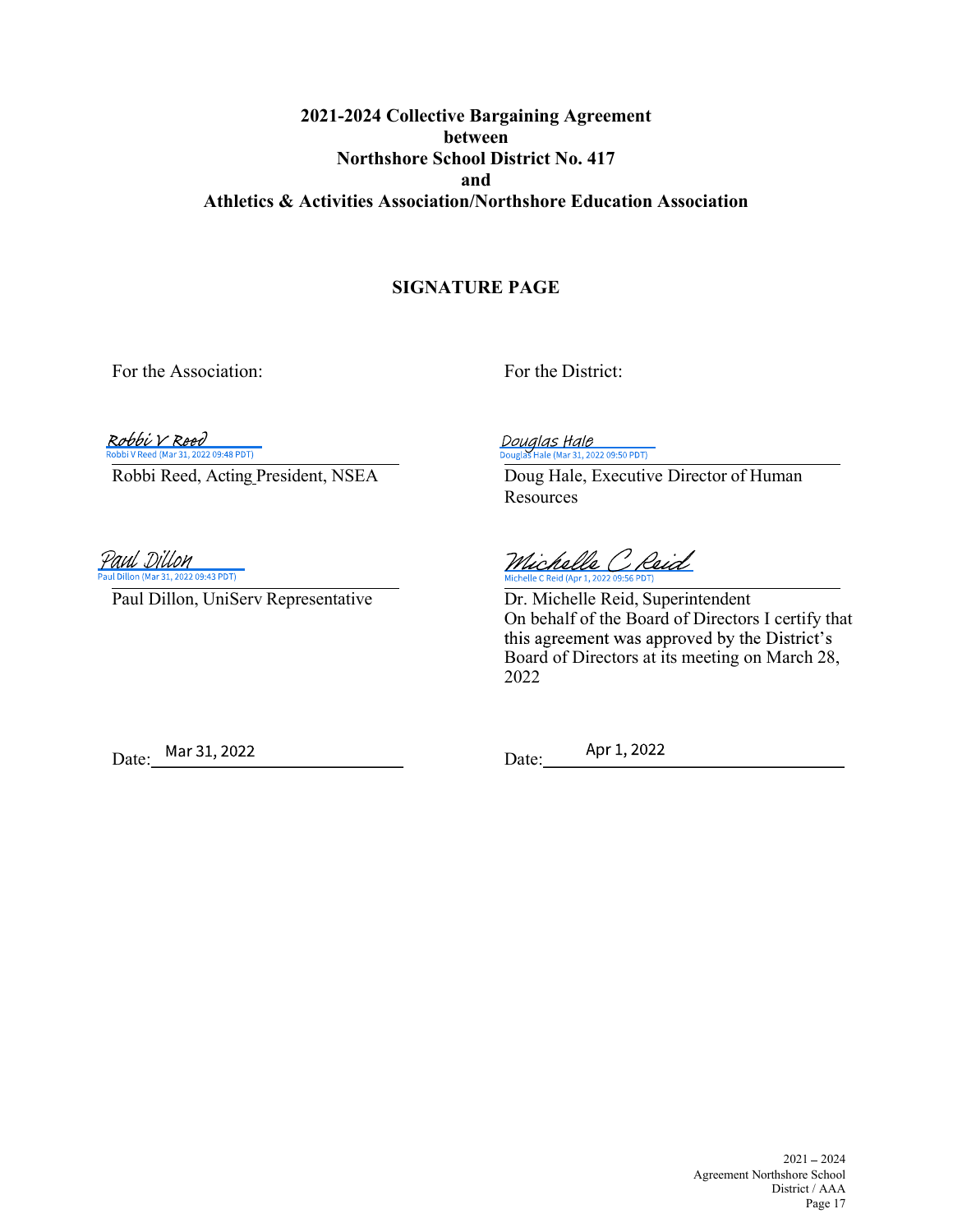# Appendix A<br>
Pay Provisions<br>
Appendix A-1<br> **High School and Middle School Sports Schedule 2021-2022** High School and Middle School Sports Schedule 2021-2022

#### (Positions on this Schedule do not require a Professional Education Certificate)

#### SCHEDULE 93SE

#### Effective September 01, 2021

| <b>HOURLY RATES</b> | 00     | 01    | 02           |
|---------------------|--------|-------|--------------|
| Head<br>Coach       | 18.13  | 20.39 | 22.66        |
| Assistant<br>Coach  | (1.50) | 19.68 | 2107<br>21.0 |

| <b>HIGH SCHOOL STIPENDS</b>                                                                 |              |       |                          |       |  |
|---------------------------------------------------------------------------------------------|--------------|-------|--------------------------|-------|--|
| <b>HEAD COACH:</b>                                                                          | <b>Hours</b> | 00    | $\overline{\mathbf{01}}$ | 02    |  |
| Football                                                                                    |              |       |                          |       |  |
| Basketball                                                                                  | 400          | 7,252 | 8,156                    | 9,064 |  |
| Wrestling                                                                                   |              |       |                          |       |  |
| Cheer                                                                                       |              |       |                          |       |  |
| Volleyball                                                                                  | 325          | 5,892 | 6,627                    | 7,365 |  |
| Track                                                                                       |              |       |                          |       |  |
| Baseball                                                                                    |              |       |                          |       |  |
| Softball                                                                                    |              |       |                          |       |  |
| Crew                                                                                        |              |       |                          |       |  |
| Gymnastics                                                                                  | 300          | 5,439 | 6,117                    | 6,798 |  |
| Lacrosse*                                                                                   |              |       |                          |       |  |
| Swimming                                                                                    |              |       |                          |       |  |
| Soccer                                                                                      |              |       |                          |       |  |
| Cross Country                                                                               |              |       |                          |       |  |
| Tennis                                                                                      | 275          | 4,986 | 5,607                    | 6,232 |  |
| Golf                                                                                        |              |       |                          |       |  |
| Badminton                                                                                   |              |       |                          |       |  |
| Water Polo*                                                                                 | 240          | 4,351 | 4,894                    | 5,438 |  |
|                                                                                             |              |       |                          |       |  |
| <b>ASSISTANT COACH:</b>                                                                     | <b>Hours</b> | 00    | $\overline{\mathbf{01}}$ | 02    |  |
| Football                                                                                    |              |       |                          |       |  |
|                                                                                             |              |       |                          |       |  |
| Basketball                                                                                  | 300          | 5,250 | 5,904                    | 6,561 |  |
| Wrestling<br>Track                                                                          |              |       |                          |       |  |
|                                                                                             | <b>250</b>   | 4,375 | 4,920                    | 5,468 |  |
|                                                                                             |              |       |                          |       |  |
|                                                                                             |              |       |                          |       |  |
|                                                                                             |              |       |                          |       |  |
|                                                                                             |              |       |                          |       |  |
|                                                                                             | 230          | 4,025 | 4,526                    | 5,030 |  |
|                                                                                             |              |       |                          |       |  |
| Volleyball<br>Baseball<br>Softball<br>Crew<br>Gymnastics<br>Lacrosse*<br>Swimming<br>Soccer |              |       |                          |       |  |
|                                                                                             |              |       |                          |       |  |
| Badminton                                                                                   |              |       |                          |       |  |
| <b>Cross Country</b>                                                                        | 210          |       |                          |       |  |
| Pole Vault                                                                                  |              | 3,675 | 4,133                    | 4,593 |  |
| Tennis<br>Cheer                                                                             |              |       |                          |       |  |

| <b>MIDDLE SCHOOL STIPENDS</b> |              |                 |           |       |
|-------------------------------|--------------|-----------------|-----------|-------|
|                               | <b>Hours</b> | 00              | $\bf{01}$ | 02    |
| Head Coach                    | .50I         | 2.720           | 3.059     | 3,399 |
| Assistant Coach               | 130          | .275<br>ا سے وی | 2,558     | 2,843 |

 Weight room conditioning coach budget = \$2,898 per high school, to be paid at the assistant coach hourly rate of pay. \*Non-WIAA sports subject to policy 2151 and procedure 2151P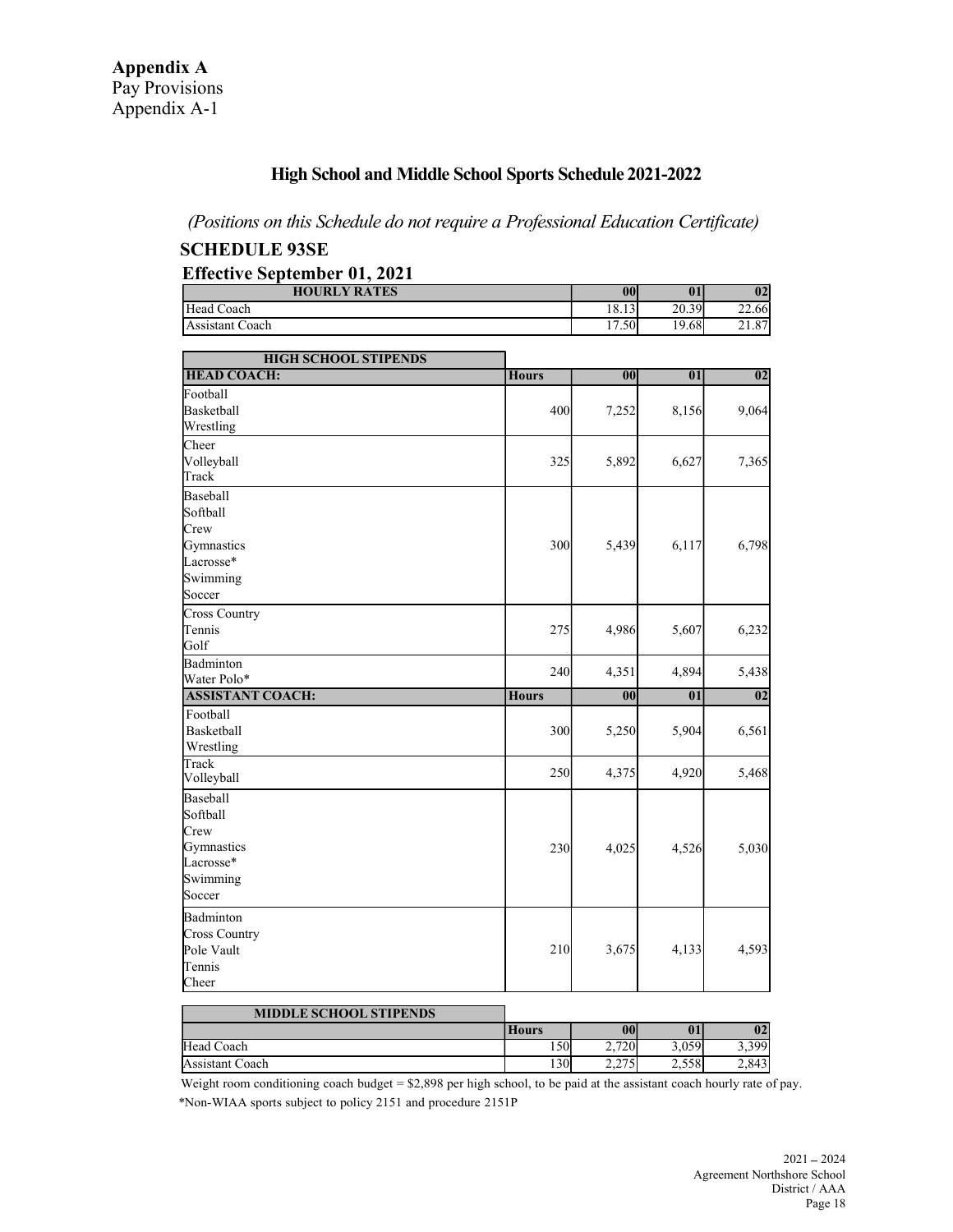#### Elementary Sports Schedule 2021-2022

(Positions on this schedule do not require a Professional Education Certificate)

# SCHEDULE 93EL

| <b>ELEMENTARY</b>                      |      |  |  |  |
|----------------------------------------|------|--|--|--|
| 5. Cross Country                       | .139 |  |  |  |
| 6. Head Track and Field                | ,425 |  |  |  |
| 7. Assistant Track and Field           | 888  |  |  |  |
| 8. Track and Field Program Coordinator | 740  |  |  |  |
| 9. Cross Country Program Coordinator   | 740  |  |  |  |

| <b>ELEMENTARY</b>                        |       |  |  |  |
|------------------------------------------|-------|--|--|--|
| <b>Grandfathered Rates</b>               |       |  |  |  |
| (Hired prior to the 1997-98 school year) |       |  |  |  |
| Head Track Coach                         | 1,495 |  |  |  |
| <b>Cross Country Coach</b>               | ,224' |  |  |  |
| <b>Assistant Track Coach</b>             | 678   |  |  |  |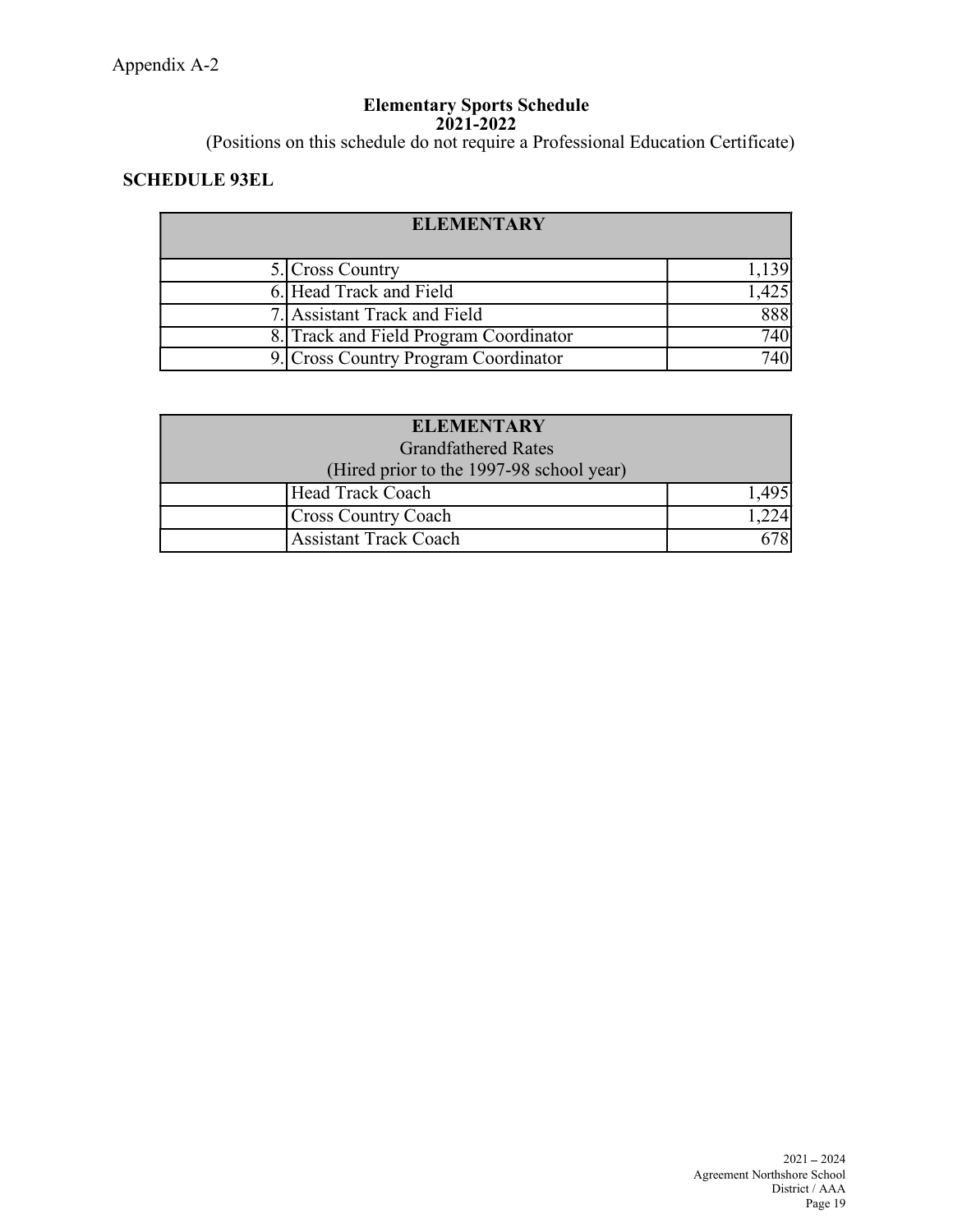#### Activities Schedule 2021-2022

(Positions on this schedule do not require a Professional Education Certificate)

# SCHEDULE 94

# Effective September 1, 2021

| <b>HIGH SCHOOL</b>                          |        |       |      |           |  |
|---------------------------------------------|--------|-------|------|-----------|--|
| .Stage Manager                              | 000.75 |       |      |           |  |
| 2. Ticket Supervisor                        | 683    |       |      |           |  |
| 3. Detention Supervisor                     | Z.286  |       |      |           |  |
|                                             |        | U     | UZ   | UĴ        |  |
| 8. Special Olympics (up to four per school) |        | .406  | .812 | 2,210     |  |
| Service Club                                |        | 3,10' | 68'  | ت کے گہ آ |  |

| <b>MIDDLE SCHOOL</b> |  |
|----------------------|--|
| I .IBus Supervisor   |  |
| Detention Supervisor |  |

| <b>ELEMENTARY</b>                                                                                                                                                       |       |  |  |  |
|-------------------------------------------------------------------------------------------------------------------------------------------------------------------------|-------|--|--|--|
| l.[Discipline]                                                                                                                                                          | 2.160 |  |  |  |
| 2. Bus Supervisor                                                                                                                                                       | 884   |  |  |  |
| 3. School Safety Patrol                                                                                                                                                 | 884   |  |  |  |
| Depending on the duties, the positions of Bus Supervisor,<br>School Safety Patrol and Discipline may be paid<br>paid additional compensation from discretionary monies. |       |  |  |  |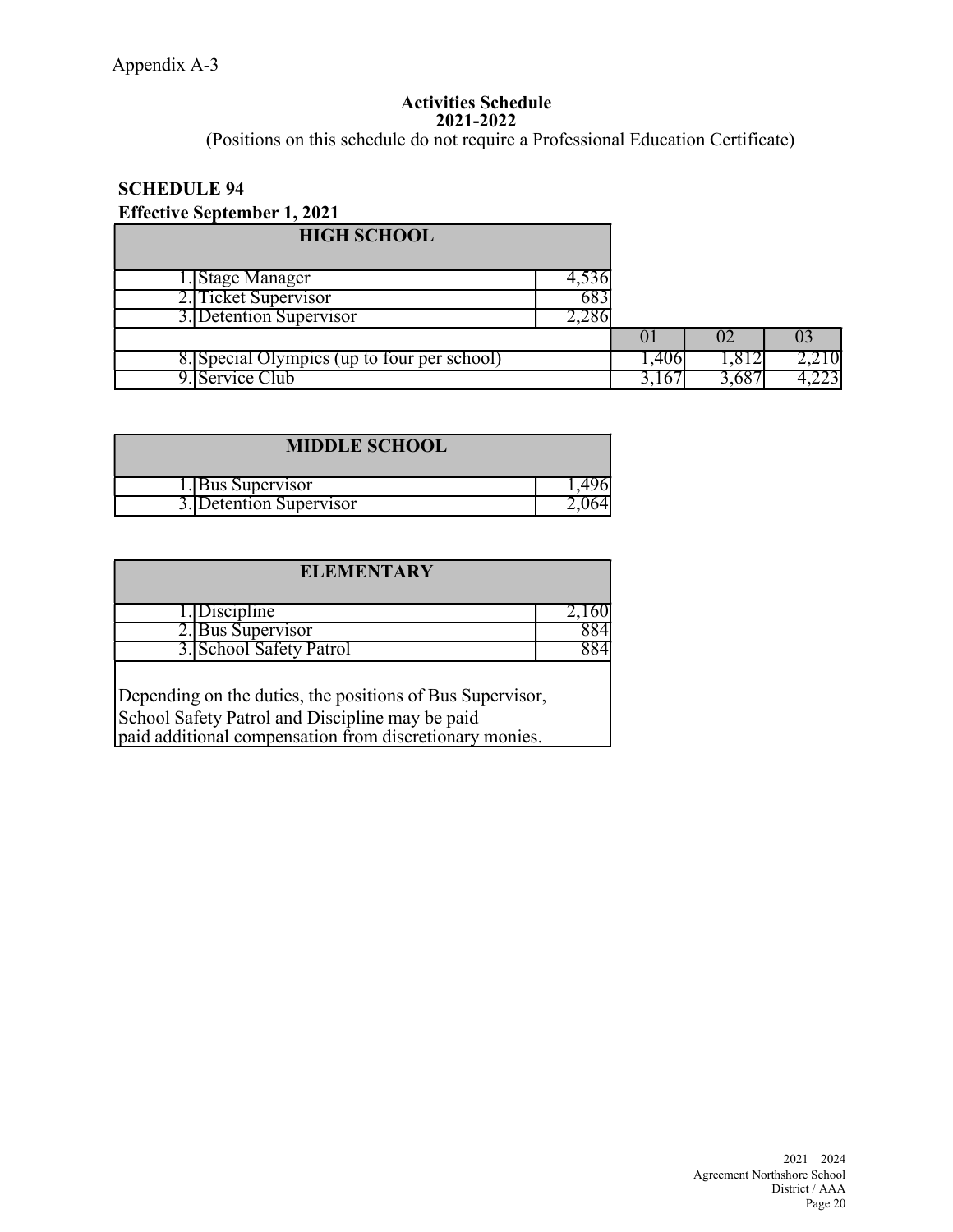# Appendix B

Bargaining Unit Positions

| <b>Senior High</b>                        | <b>Middle School</b>                     |
|-------------------------------------------|------------------------------------------|
|                                           |                                          |
| Baseball (Head and Assistants)            | Basketball (Head and Assistants)         |
| <b>Basketball</b> (Head and Assistants)   | Bus Supervisor                           |
| Cross Country (Head and Assistants)       | <b>Cross Country (Head)</b>              |
| <b>Detention Supervisor</b>               | <b>Detention Supervisor</b>              |
| Football (Head and Assistants)            | Football (Head and Assistants)           |
| Golf (Head)                               | Soccer (Head and Assistants)             |
| Gymnastics (Head and Assistants)          | Tennis (Head and Assistants)             |
| Cheer                                     | Track (Head and Assistants)              |
| Service Club                              | Volleyball (Head and Assistants)         |
| Soccer (Head and Assistants)              | Wrestling (Head and Assistants)          |
| Softball (Head and Assistants)            |                                          |
| Special Olympics                          | Elementary                               |
| <b>Stage Manager</b>                      | <b>Bus Supervisor</b>                    |
| Swimming (Head and Assistants)            | <b>Cross Country</b>                     |
| Tennis (Head and Assistants)              | <b>Cross Country Program Coordinator</b> |
| <b>Ticket Supervisor</b>                  | Discipline                               |
| Track (Head and Assistants)               | <b>Safety Patrol</b>                     |
| Volleyball (Head and Assistants)          | Track and Field (Head and Assistants)    |
| <b>Wrestling (Head and Assistants)</b>    | Track and Field Program Coordinator      |
|                                           |                                          |
|                                           |                                          |
|                                           |                                          |
|                                           |                                          |
|                                           |                                          |
| Titles represented by AAA but not funded: |                                          |
| Bowling                                   |                                          |
| Chess                                     |                                          |
| Dance Supervisor                          |                                          |
| Dance Team Advisor                        |                                          |
| Drill Team                                |                                          |
| Natural Helpers                           |                                          |
| Parking Supervisor                        |                                          |
| Pep Club                                  |                                          |
| Visual Aids                               |                                          |
| Junior High Baseball and Softball         |                                          |
|                                           |                                          |
|                                           |                                          |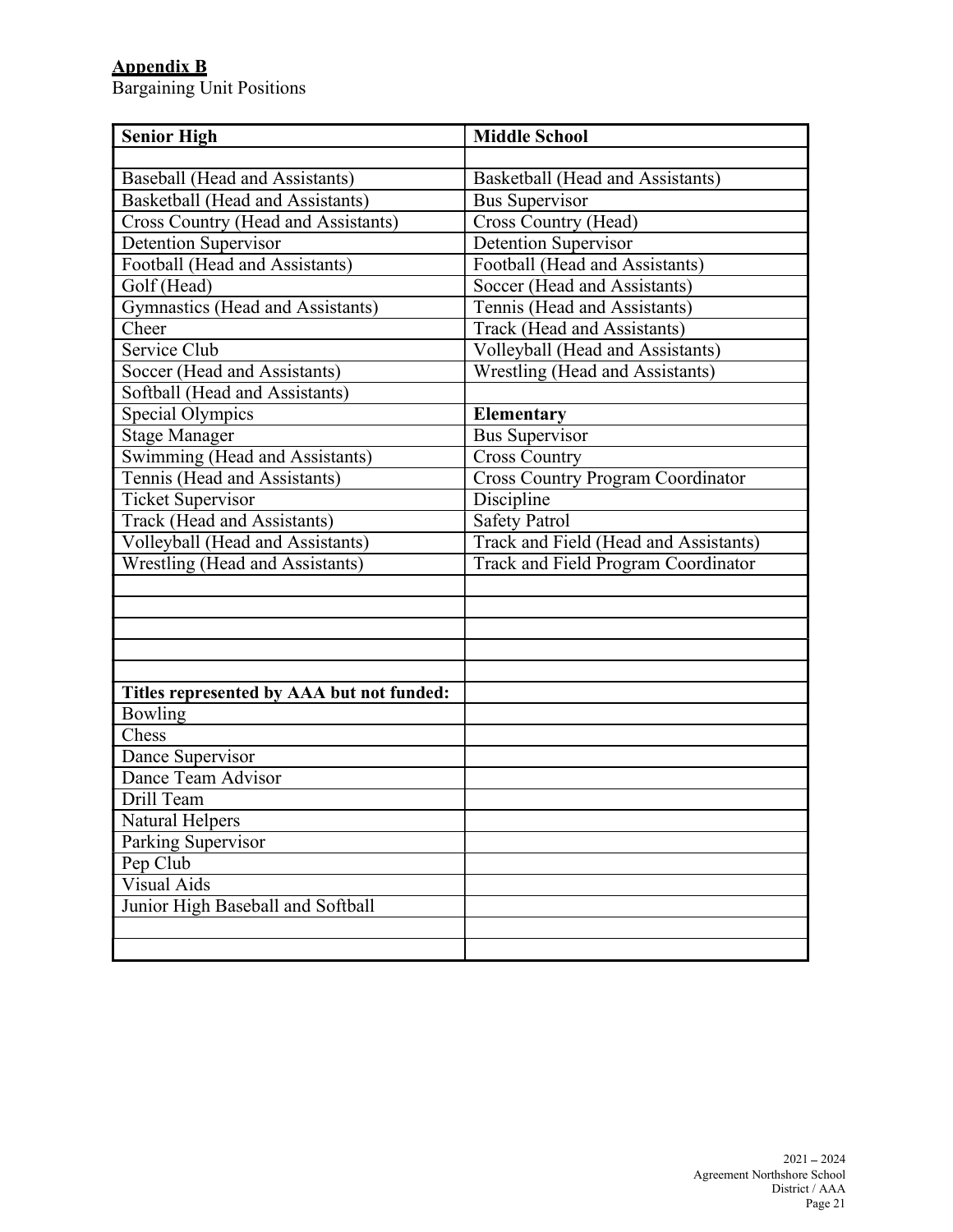Appendix C

| <b>Grievance Processing Forms</b> |                                                                 |
|-----------------------------------|-----------------------------------------------------------------|
| Appendix C-1                      |                                                                 |
|                                   | STEP 1 COMPLAINT BY THE AGGRIEVED                               |
|                                   |                                                                 |
|                                   |                                                                 |
|                                   |                                                                 |
|                                   | Work Phone <b>Market Except Except Except Except</b> Home Phone |
|                                   | School/Building<br>Subject Area/Grade                           |
|                                   |                                                                 |
|                                   |                                                                 |
|                                   |                                                                 |

**Statement of Grievance:** 

Relief Sought:

Signature of Aggrieved

c: Superintendent Executive Director of Personnel NSEA President Grievance Representative(s)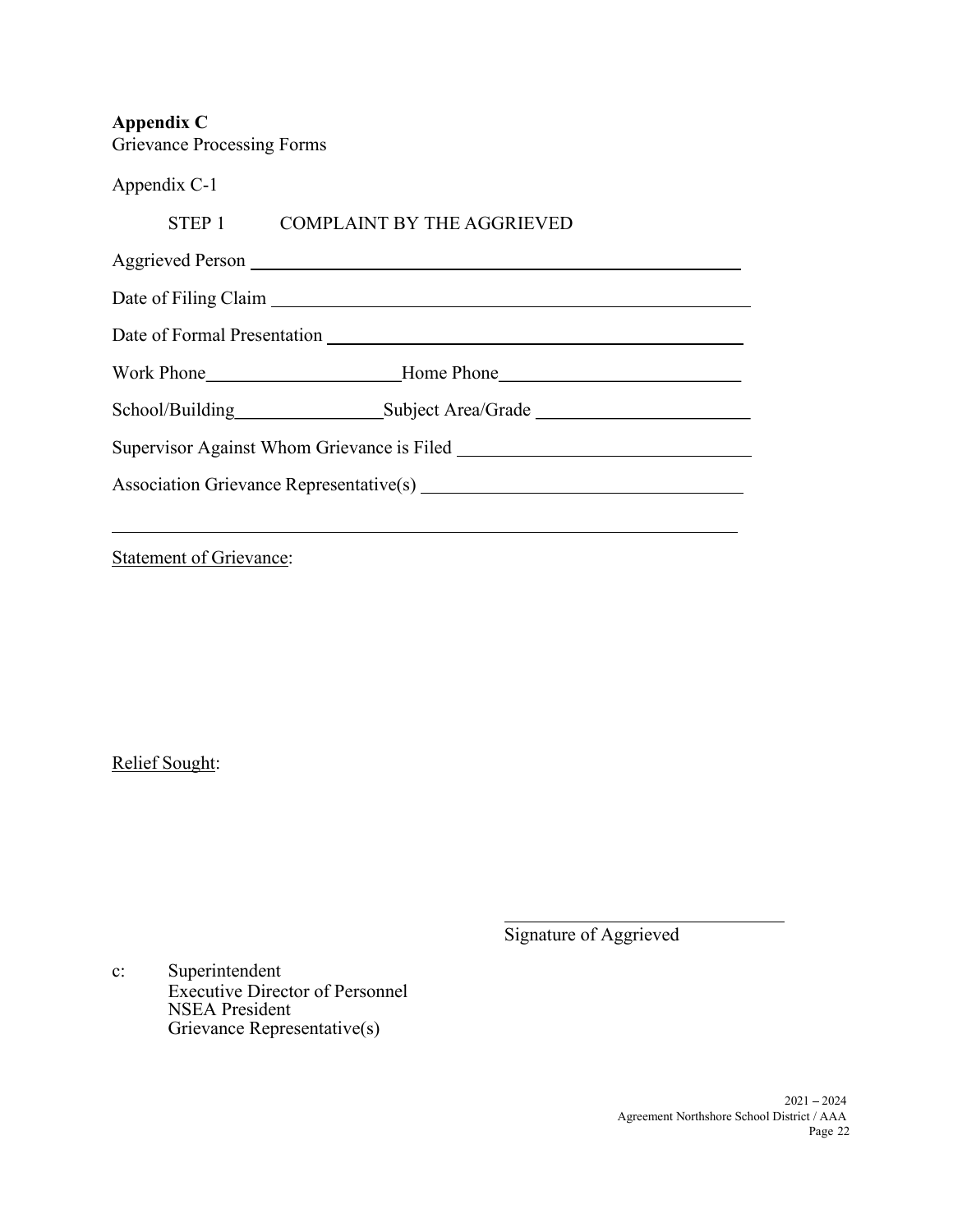Appendix C-2

#### STEP ONE DECISION OF SCHOOL PRINCIPAL OR SUPERVISOR

(To be completed by school principal or supervisor against whom the grievance is filed within ten  $(10)$  days after meeting with the grievant.)

Aggrieved Person

Date of Formal Presentation

School/Building<br>
and the contract of the contract of the contract of the contract of the contract of the contract of the contract of the contract of the contract of the contract of the contract of the contract of the contr

Principal/Supervisor
<u>
and</u>

Decision of School Principal or Supervisor and Reasons: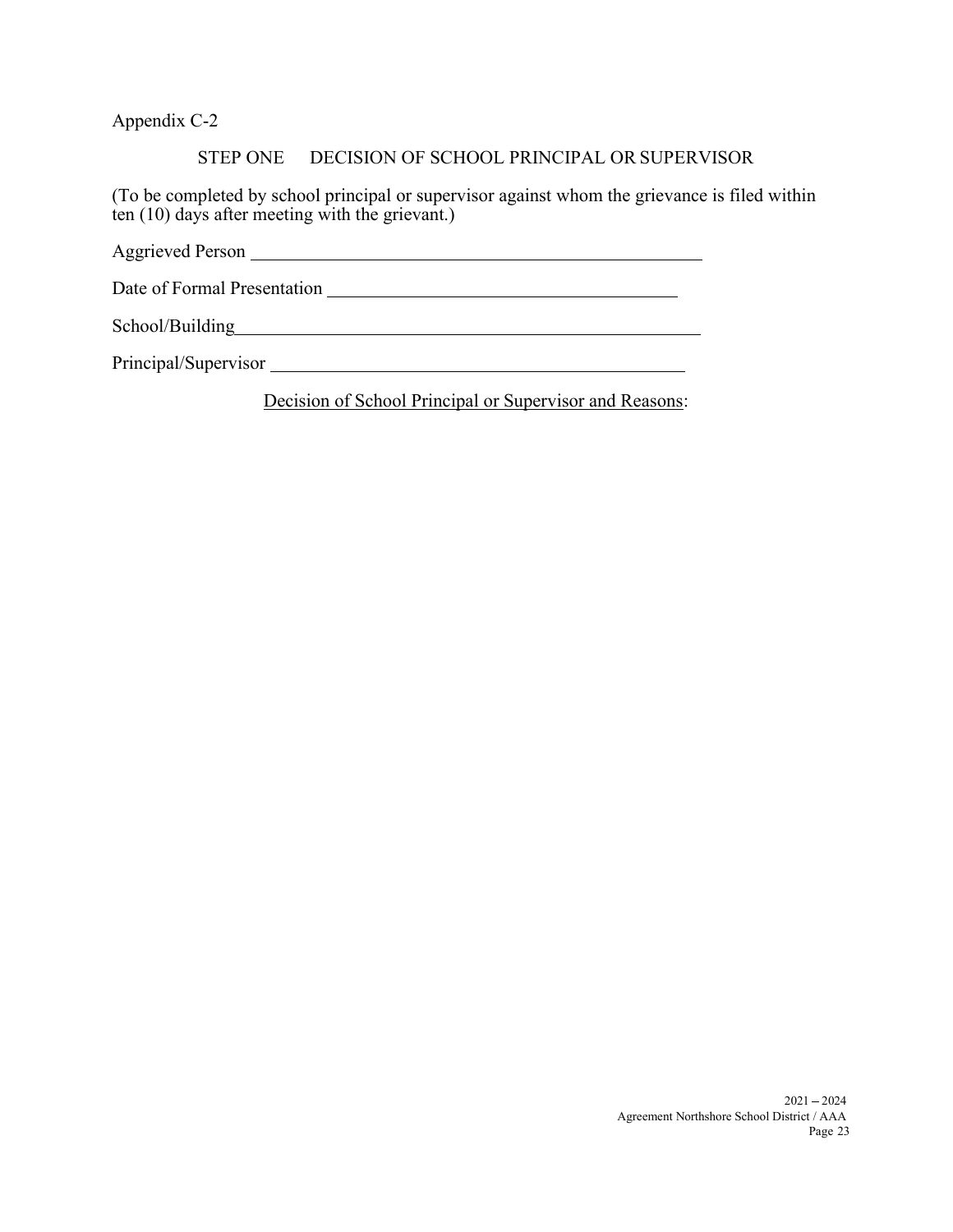Appendix C-2.1

STEP ONE

Decision of School Principal/Supervisor, page

Date of Decision

Signature of Principal or Supervisor

Aggrieved Person's Response:

(Complete within five (5) days of receipt of above response.)

I accept the above decision.

I hereby refer the above decision to the Superintendent for review.

Date of Response

Signature of Aggrieved

c. Grievant Superintendent Executive Director of Personnel NSEA President Grievance Representative(s)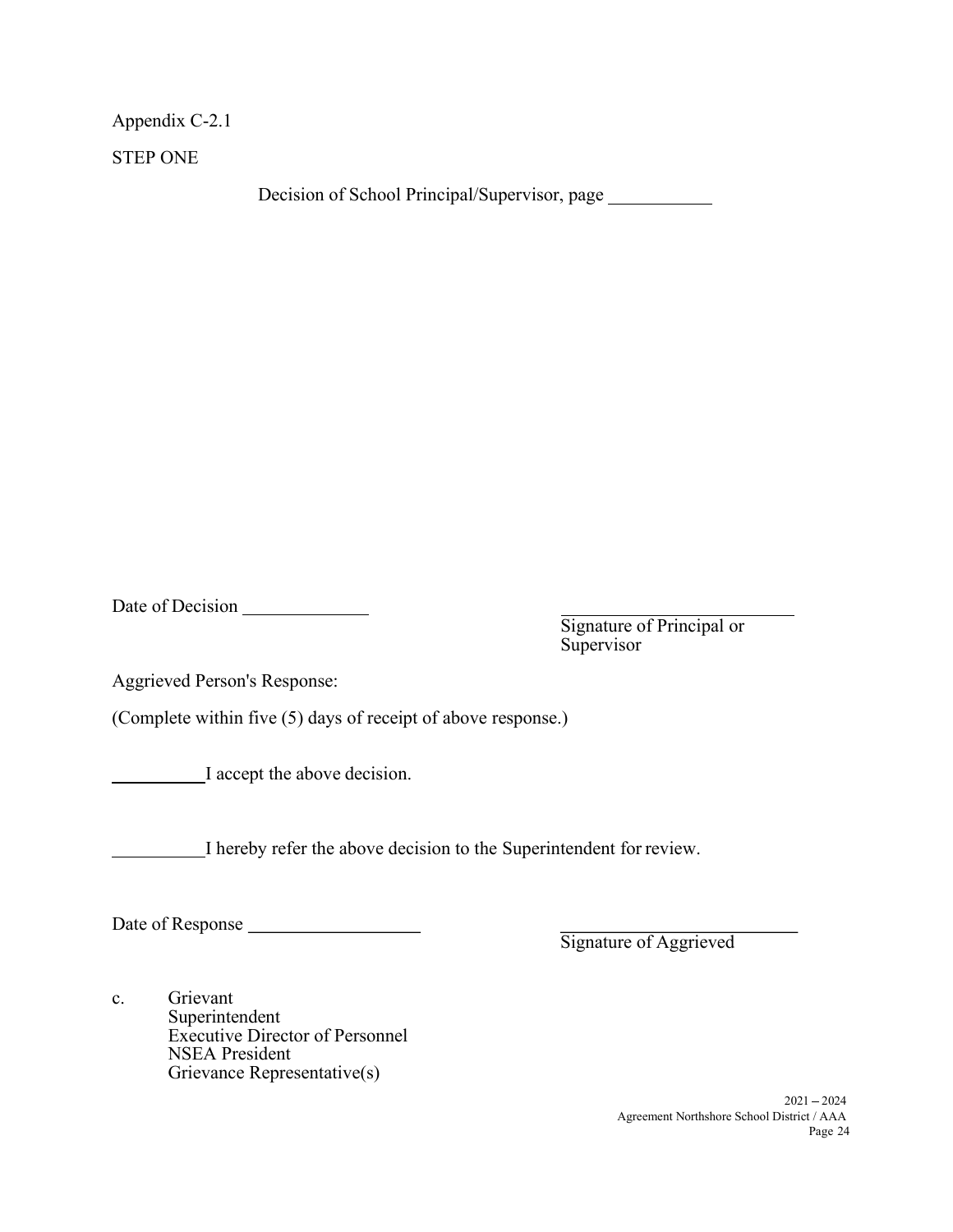Appendix C-3

STEP 2

Decision of Superintendent or Designee

(To be completed within ten (10) days after receipt of the grievance.)

Aggrieved Person

Date of Oral Presentation

Date of Appeal Received Date Hearing Held

Decision of Superintendent or Designee and Reasons: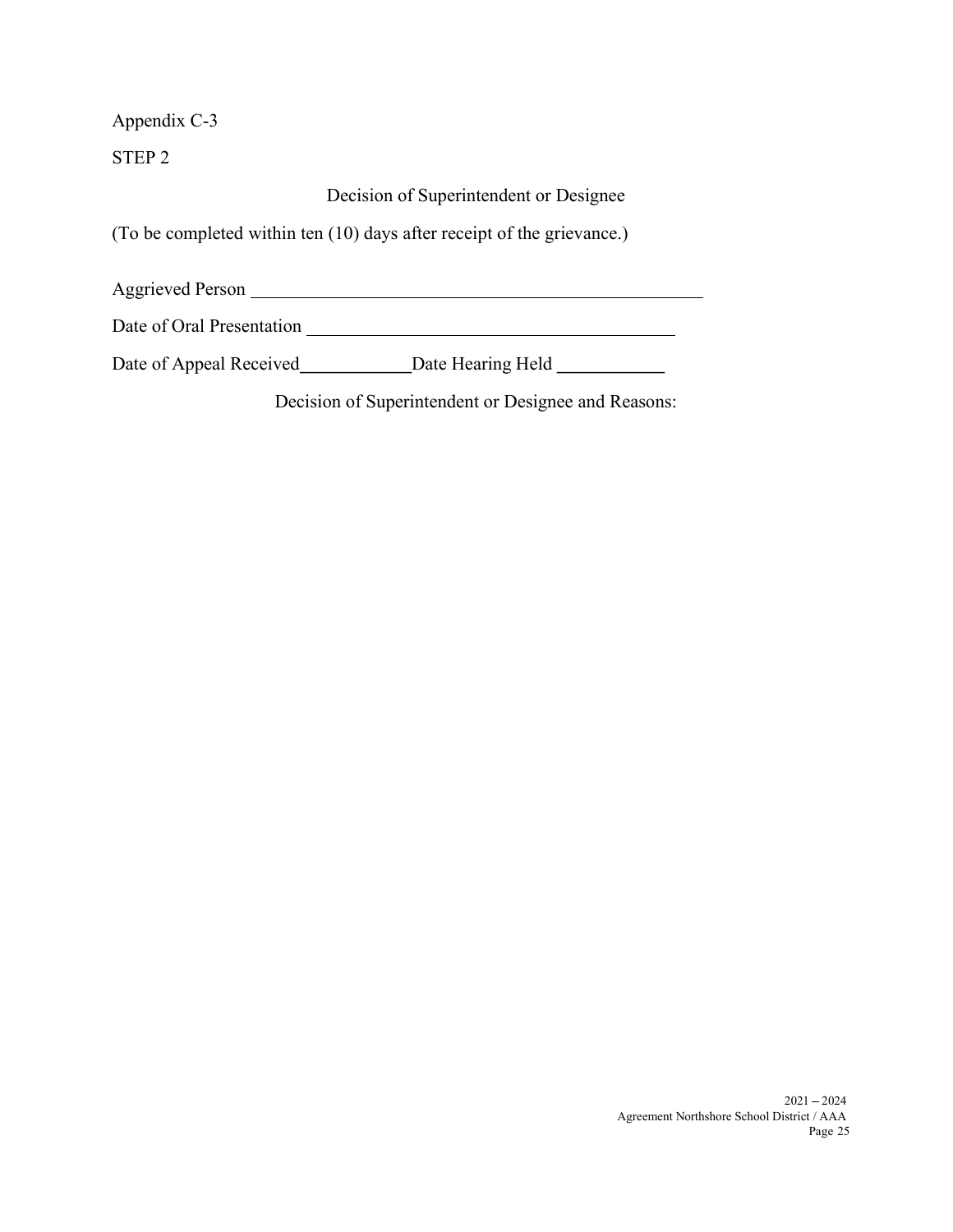Appendix C-3.1

STEP 2 AND 3

Decision of Superintendent or Designee, page

Date of Decision

Signature of Superintendent or Designee

AGGRIEVED PERSON'S RESPONSE: STEP 3

(To be completed by aggrieved within twenty (20) days of decision.)

I accept the above decision.

I reject the above decision but elect to waive arbitration.

I hereby refer the above decision to the Association for possible arbitration.

Date of Response

Signature of Aggrieved

c. Grievant Superintendent NSEA President Grievance Representative(s)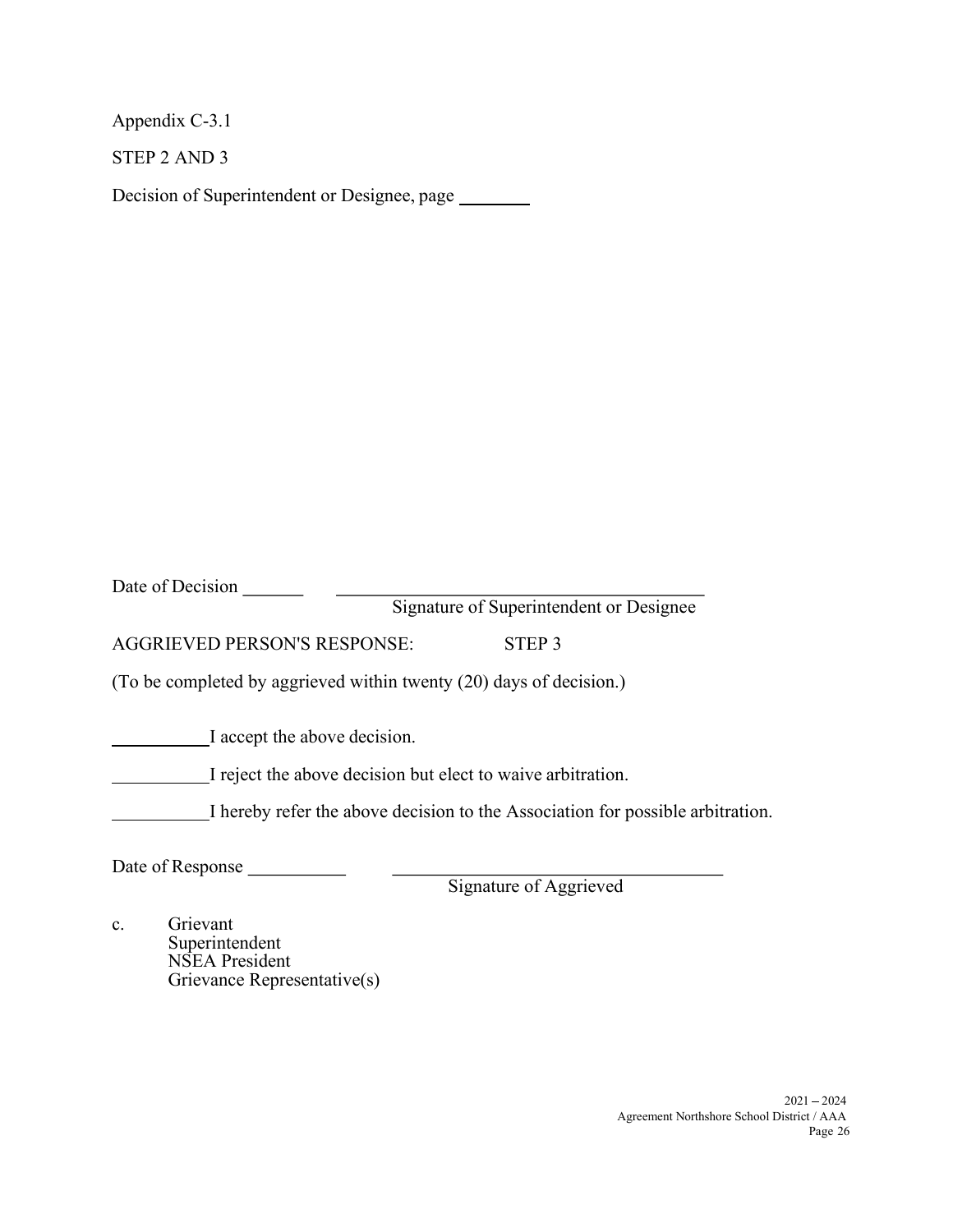# Appendix D

# Northshore School District No. 417 DISTRICT COACHES' TIME REPORT

| <b>Employee Name:</b> Last Name (Please print): |            | First Name                                                        | <b>HOURLY RATE</b>          | <b>TOTAL HOURS</b>                                    |
|-------------------------------------------------|------------|-------------------------------------------------------------------|-----------------------------|-------------------------------------------------------|
|                                                 |            | Note: List Only ONE MONTH'S Activities Per Time Report            |                             |                                                       |
| <b>Date of Activity</b><br><b>Month</b>         | <b>Day</b> | <b>Description of Coaching Activity</b><br>(list each separately) | <b>Hours</b><br>by Activity | <b>Balance of</b><br><b>Hours</b><br><b>Available</b> |
|                                                 |            |                                                                   |                             |                                                       |
|                                                 |            |                                                                   |                             |                                                       |
|                                                 |            |                                                                   |                             |                                                       |
|                                                 |            |                                                                   |                             |                                                       |
|                                                 |            |                                                                   |                             |                                                       |
|                                                 |            |                                                                   |                             |                                                       |
|                                                 |            |                                                                   |                             |                                                       |
|                                                 |            |                                                                   |                             |                                                       |
|                                                 |            |                                                                   |                             |                                                       |
|                                                 |            |                                                                   |                             |                                                       |
|                                                 |            |                                                                   |                             |                                                       |
|                                                 |            |                                                                   |                             |                                                       |
|                                                 |            |                                                                   |                             |                                                       |
|                                                 |            |                                                                   |                             |                                                       |
|                                                 |            |                                                                   |                             |                                                       |
|                                                 |            |                                                                   |                             |                                                       |
|                                                 |            |                                                                   |                             |                                                       |
|                                                 |            |                                                                   |                             |                                                       |
|                                                 |            |                                                                   |                             |                                                       |
|                                                 |            |                                                                   | <b>Total Hours</b>          | <b>Unused Hours</b>                                   |
|                                                 |            |                                                                   |                             |                                                       |

Please complete the following information

Complete coaching activity descriptions (above), and forward original to the building Athletic Director on the last work day of each month.

SIGNATURE, Submitting Coach and DATE SIGNATURE, Immediate Supervisor and DATE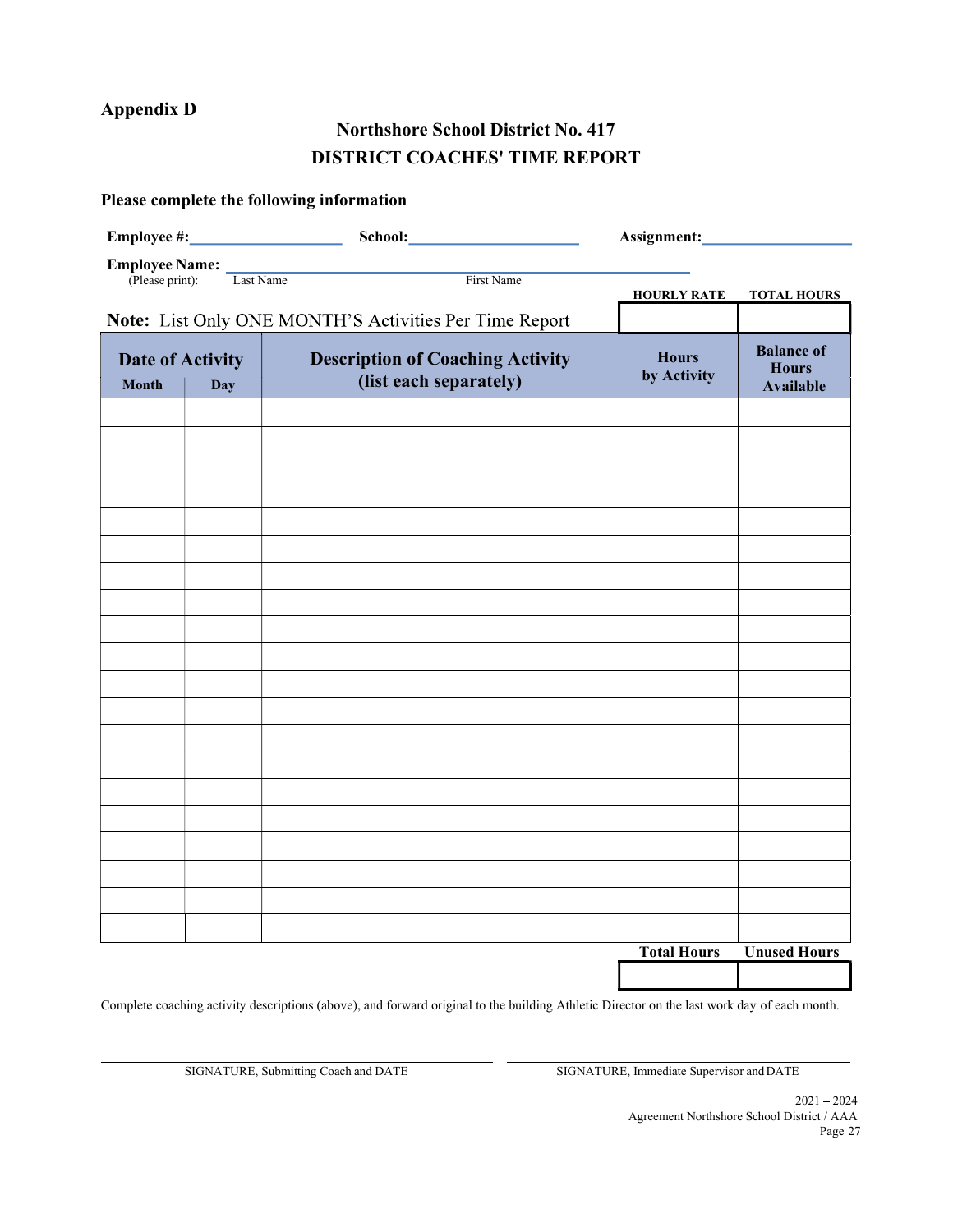#### MEMORANDUM OF UNDERSTANDING by and between NORTHSHORE SCHOOL DISTRICT NO. 417 and ATHLETICS & ACTIVITIES ASSOCIATION/NORTHSHORE EDUCATION ASSOCIATION (COACHES)

This Memorandum of Understanding between the Northshore School District No. 417 (District) and the Athletics & Activities Association/Northshore Education Association (Association) regarding middle school culminating athletic events is supplemental to the 2021-2024 Collective Bargaining Agreement (Agreement) between the District and the Association.

WHEREAS following administrative staffing reductions at the middle school level, assistant principals have no longer been able to coordinate culminating athletic events (events); and

WHEREAS there is no provision in the Agreement for compensation to organize and coordinate these events;

THEREFORE, the parties agree to the following for the duration of the 2021-2024 Collective Bargaining Agreement between the District and the Association:

1. The District shall make available hours to coordinate a single annual event in each of the named sports below as follows:

Wrestling - twenty (20) hours

Cross Country - fifteen (15) hours

Track - fifteen (15) hours

Tennis - eight (8) hours

- 2. Compensation shall be at the head coaching hourly rate of pay.
- 3. This Memorandum of Understanding shall be effective prospectively from the date of adoption of the Agreement.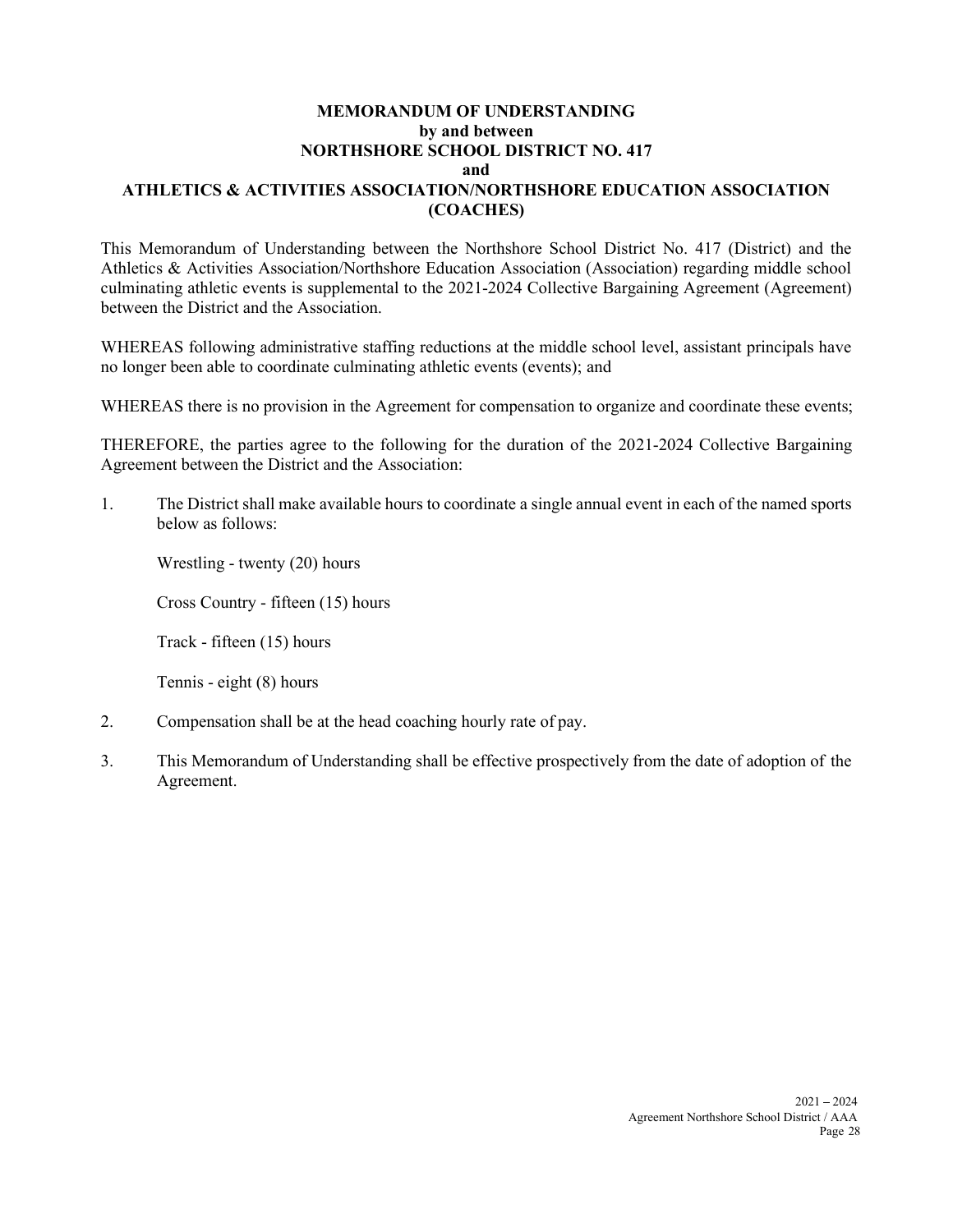#### MEMORANDUM OF UNDERSTANDING by and between NORTHSHORE SCHOOL DISTRICT NO. 417 and ATHLETICS & ACTIVITIES ASSOCIATION/NORTHSHORE EDUCATION ASSOCIATION (COACHES)

This Memorandum of Understanding between the Northshore School District No. 417 (District) and the Athletics & Activities Association/Northshore Education Association (Association) regarding Middle School intramurals is supplemental to the 2021-2024 Collective Bargaining Agreement (Agreement) between the District and the Association.

WHEREAS, the District has established a middle school intramural program for the purpose of providing additional opportunities for students to participate in activities between middle school sports programs; and

WHEREAS, the Association desires to have a predictable way to pay employees to supervise intramural activities and ensure student safety;

THEREFORE, the parties agree to the following:

- 1. The rate of pay for intramurals will be the step 00 of the Head Coach hourly rate schedule (\$ 18.13 an hour for 2021-22).
- 2. Decisions regarding the intramural program shall be made through each school SDLT decision-making process, which may include a subcommittee established by the SDLT or other delegation of authority.
- 3. School staff shall be offered opportunities to submit intramural activity proposals.
- 4. Activities will be scheduled in two-hour increments on any given day for purposes of budgeting and pay.
- 5. When scheduling activities, the District will consider the number of students participating to ensure that there is adequate, safe supervision.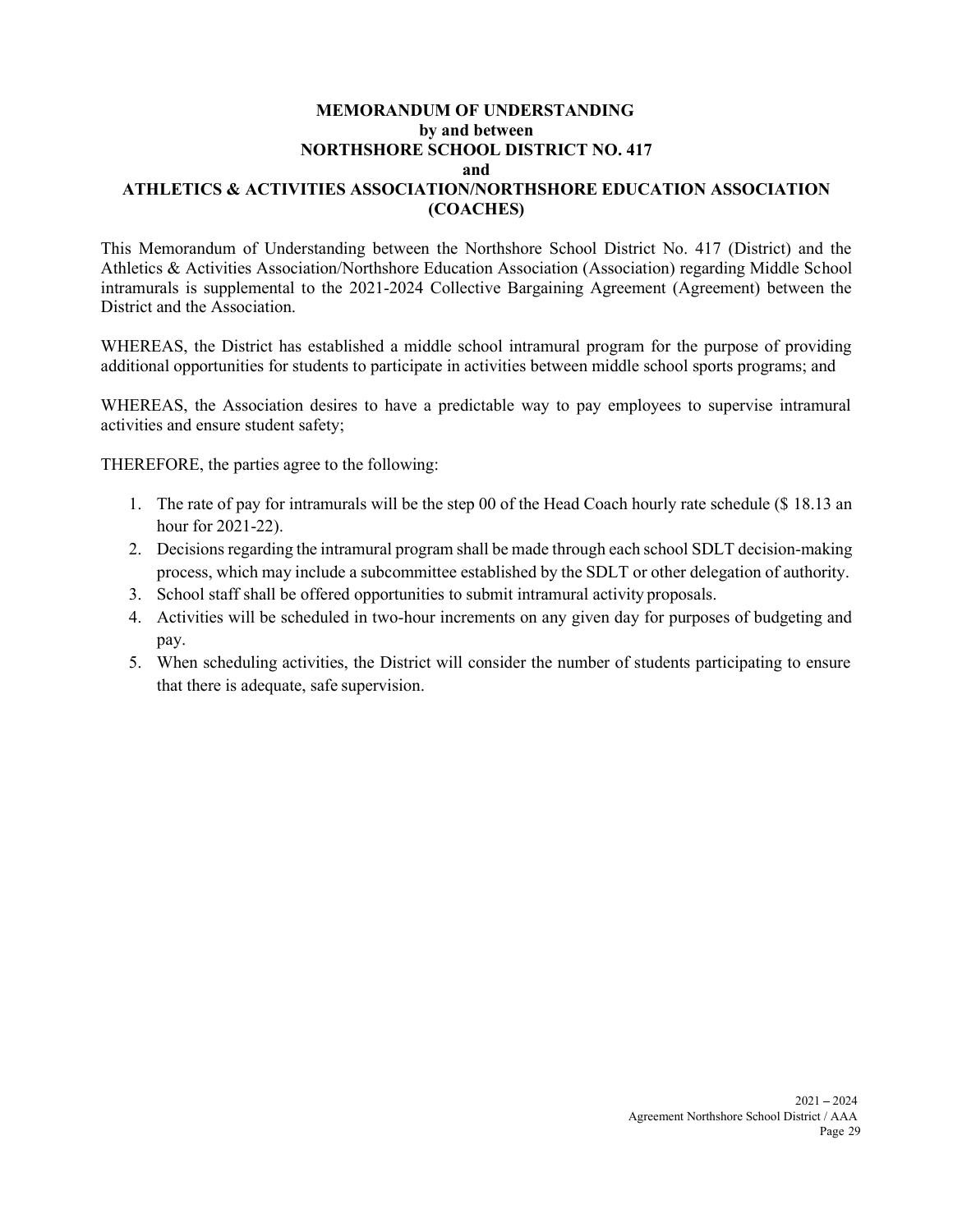#### MEMORANDUM OF UNDERSTANDING by and between NORTHSHORE SCHOOL DISTRICT NO. 417 and ATHLETICS & ACTIVITIES ASSOCIATION/NORTHSHORE EDUCATION ASSOCIATION (COACHES)

This Memorandum of Understanding between the Northshore School District No. 417 (District) and the Athletics & Activities Association/Northshore Education Association (Association) regarding Middle School intramurals is supplemental to the 2021-2024 Collective Bargaining Agreement (Agreement) between the District and the Association.

The purpose of this memorandum is to confirm that the District will budget an amount of \$2,710 for each elementary school for extra-curricular activities and clubs in the 2021-22 school year. This amount will be increased by the Implicit Price Deflator (IPD) in 2022-23 and by the IPD in 2023-24.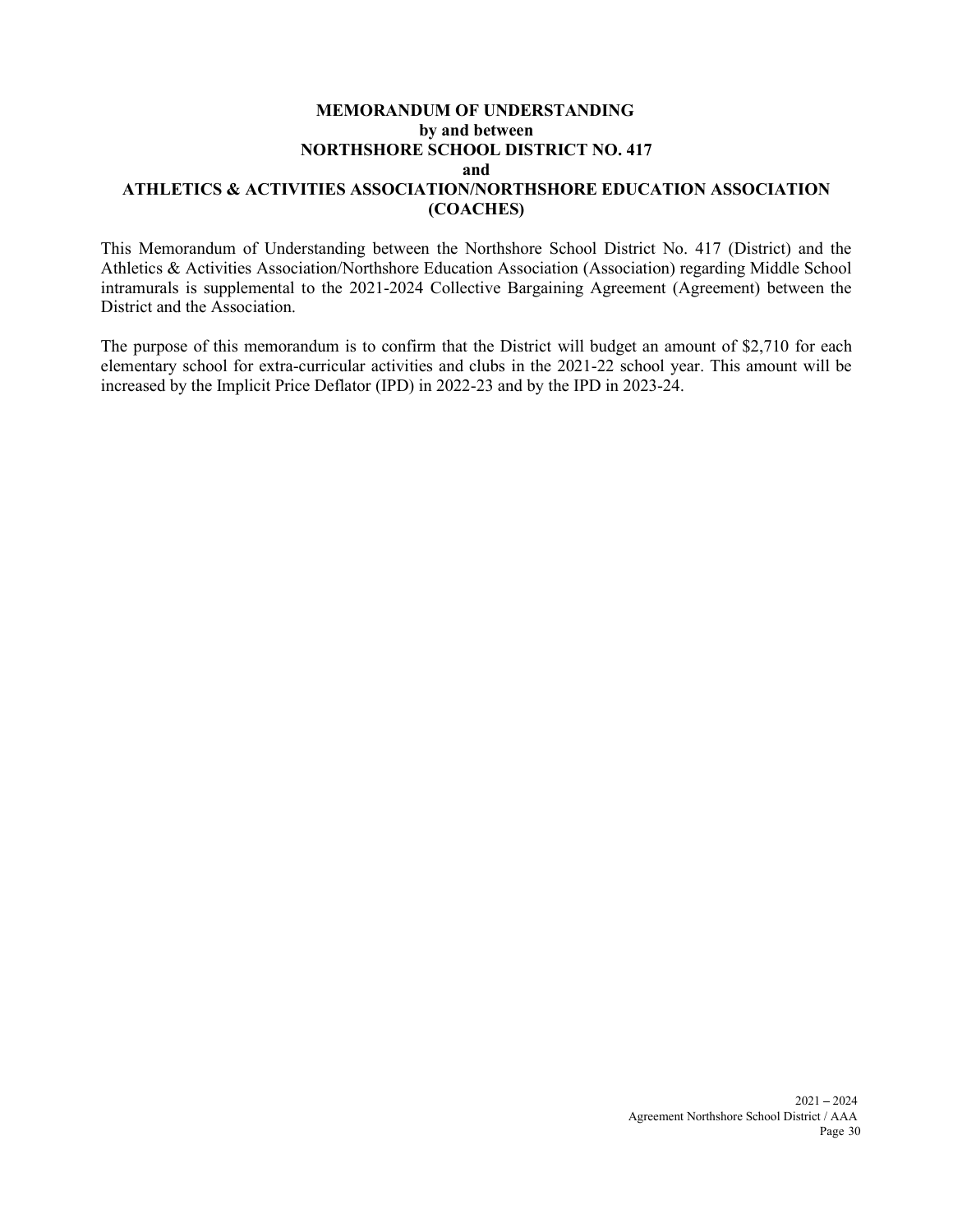#### MEMORANDUM OF UNDERSTANDING by and between NORTHSHORE SCHOOL DISTRICT NO. 417 and ATHLETICS & ACTIVITIES ASSOCIATION/NORTHSHORE EDUCATION ASSOCIATION (COACHES)

This Memorandum of Understanding between the Northshore School District No. 417 (District) and the Athletics & Activities Association/Northshore Education Association (Association) regarding the number of coaching positions assigned to certain sports is included to provide clarity and documentation regarding the sports and number of extra coaching positions that were agreed to in the 2021-2024 Collective Bargaining Agreement (Agreement), and when these changes will go into effect.

Beginning with the high school fall sports season of 2022, the following teams will receive one (1) additional assistant coaching position to be used as an Assistant Head Coach for the varsity team:

Volleyball Boys' Basketball Girls' Basketball Boys' Soccer Girls' Soccer

Additionally, the District's staffing guidelines for  $6<sup>th</sup>$  grade sports will be adjusted to reflect the following:

For Basketball, an assistant coach will be added when student participation numbers reach 25. An additional assistant coach will be added when student participation numbers reach 40. For all other sports, an assistant coach will be added when student participation numbers reach 35. An additional assistant coach will be added when student participation numbers reach 50.

Additionally, the District created staffing guidelines for the following  $6<sup>th</sup>$  grade sports that had not previously existed in the staffing guidelines:

Volleyball Boys' and Girls' Soccer Boy's and Girls' Basketball

These increases will remain in place throughout the duration of this Agreement. Any revisions or extensions of this staffing will be subject to negotiation when bargaining for this Agreement commences in 2024.